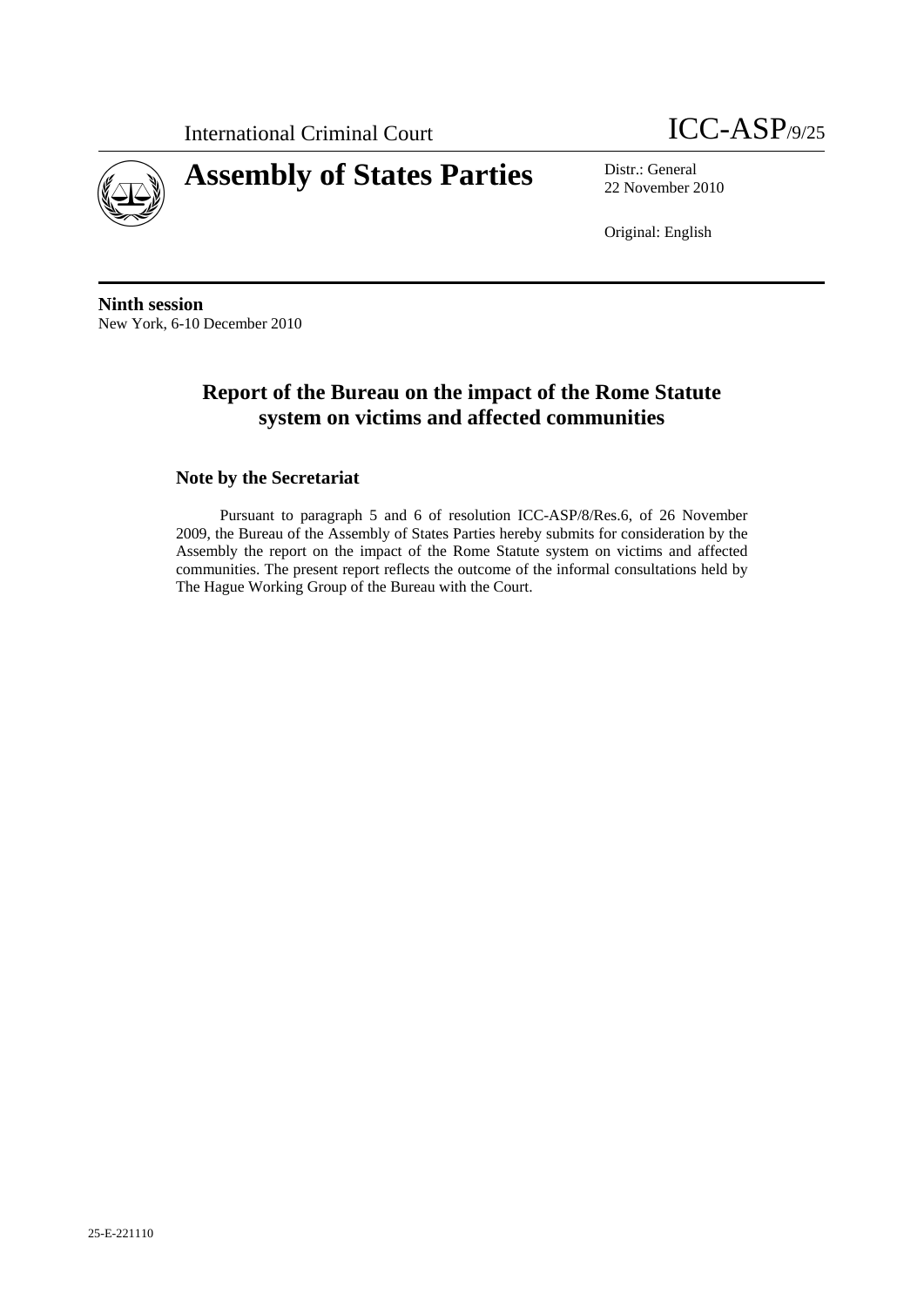## **Report of The Hague Working Group on the impact of the Rome Statute system on victims and affected communities**

1. The focal points held informal consultations on the follow-up to the Stocktaking of international criminal justice: Impact of the Rome Statute system on victims and affected communities on 14 October 2010, where the final report by the focal points<sup>1</sup>, (annex II) and the follow-up to the recommendations were discussed.

2. The Working Group agreed that the follow-up and implementation of the findings and recommendations were important and that the momentum created by the Kampala Review Conference to keep the focus on victim-related issues should be maintained. The Court gave an overview of some areas where progress had been made since Kampala and indicated its willingness to consider the findings and recommendations and, in this light, review its strategy in relation to victims,<sup>2</sup> also with the addition of concrete targets and tools for measuring progress made.

3. With regard to the Trust Fund for Victims, a point was made by a delegation on the importance of trying to reach out to the international donor community in order to increase the impact which the Trust Fund's interventions may have. Another delegation pointed out that the delegates' visits prior to and during the Kampala Review Conference were instrumental in explaining some of the realities which the Court faces in its field operations, and expressed a wish that these visits could be continued. The Registry indicated its readiness to also organize such visits in the future, if there was a demand for it by States Parties.

4. The focal points indicated that in light of the Court's budget projections for 2011, the first order on reparations could be expected to take place in the course of next year. As had been pointed out during the Review Conference Panel discussion and on some subsequent occasions, it was felt that an informative dialogue on this matter between States Parties and the Court could prove to be useful.

5. In light of the discussion at the Working Group, the focal points propose the following draft language for inclusion in the omnibus resolution.

<sup>&</sup>lt;sup>1</sup> Annex II.

 $2^2$  Report of the Court on the strategy in relation to victims (ICC-ASP/8/45).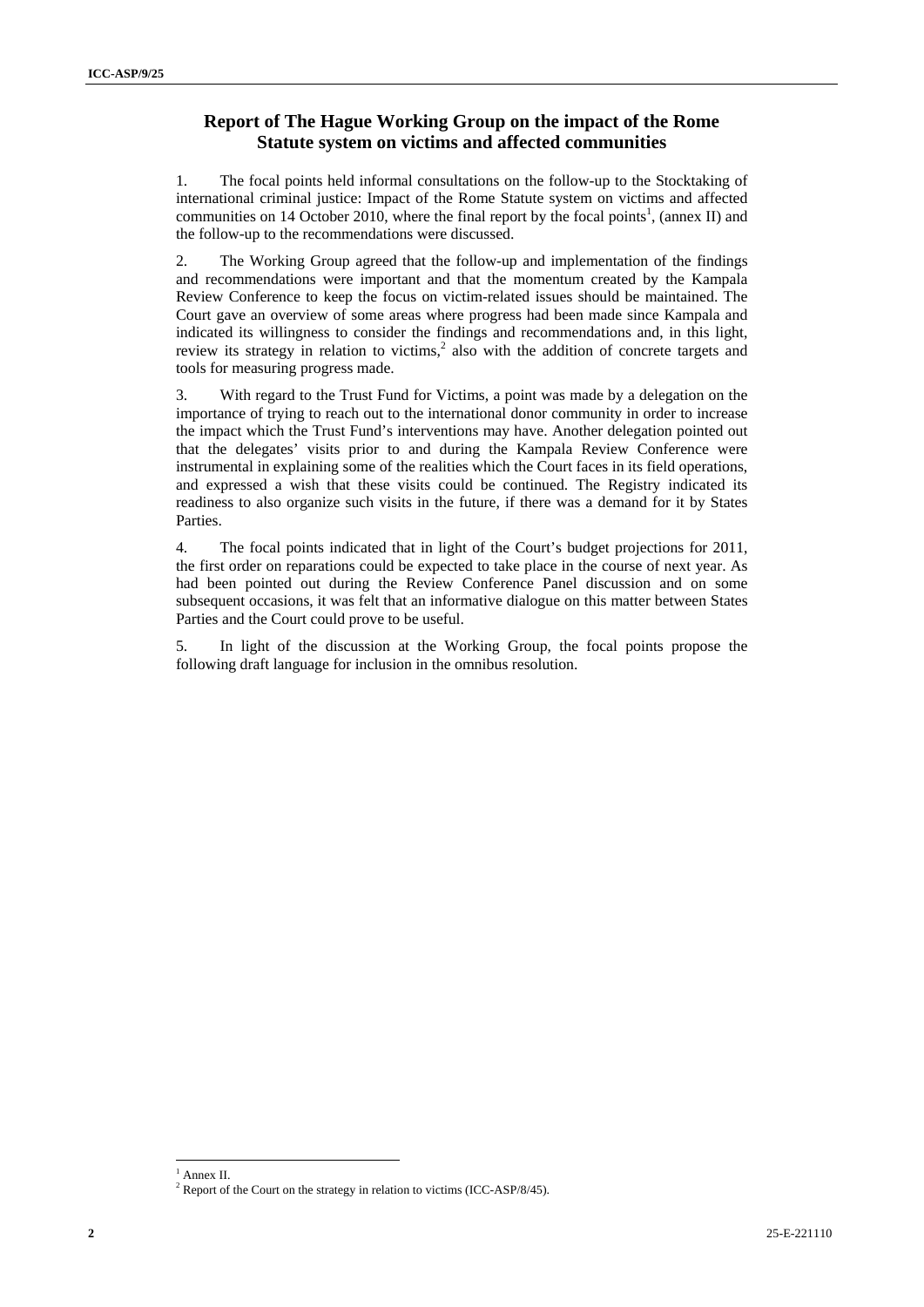### **Annex I**

## **Draft omnibus resolution text for "The impact of the Rome Statute system on victims and affected communities"**

#### *The Assembly of States Parties*

*Recalls* the resolution adopted by the Review Conference entitled "The impact of the Rome Statute system on victims and affected communities",<sup>3</sup> welcomes the final report of the focal points (Chile and Finland) regarding the stocktaking exercise,<sup>4</sup> requests the Court to review its strategy in relation to victims<sup>5</sup> and to consider the costs and benefits of the recommendations of the panel contained in the final report<sup>6</sup> and to report on the progress to the Assembly at its tenth session, *encourages* States and civil society to take action in implementing the resolution and to consider carrying forward the recommendations in the final report, *notes* that, in light of the Court's forecast, the first reparations order could be issued in the course of 2011, *underlines* the usefulness of a timely and informative dialogue between the States Parties and the Court on issues of common interest and *requests* the Bureau to report on the developments in the victim-related issues to the Assembly at its tenth session.

 $3$  RC/Res.2.

<sup>4</sup> Annex II.

<sup>5</sup> ICC-ASP/8/45.

<sup>6</sup> Paragraph 14 (c ) of the final report reads as follows:

<sup>&</sup>quot;(c ) The way forward

<sup>(</sup>i) The Court needs to find creative ways to strengthen its two-way dialogue with victims and affected communities.

<sup>(</sup>ii) The Court's outreach activities need to be further optimized and adapted to the needs of victims.

<sup>(</sup>iii) A specific policy needs to be developed for addressing the needs of women and children.

<sup>(</sup>iv) More protective measures are needed for victims and witnesses.

<sup>(</sup>v) A comprehensive policy towards intermediaries should be finalized by the Court and implemented.

<sup>(</sup>vi) Field operations should be reinforced and linked to strategic planning and the allocation of resources.

<sup>(</sup>vii) The Trust Fund should be congratulated for conducting a monitoring and evaluation programme of its current project and encouraged, where prudent, to increase its visibility.

<sup>(</sup>viii) Finally, the Court and its staff cannot walk this road alone. They need the stewards of the Court—the State Parties—to continue their commitment, support and leadership."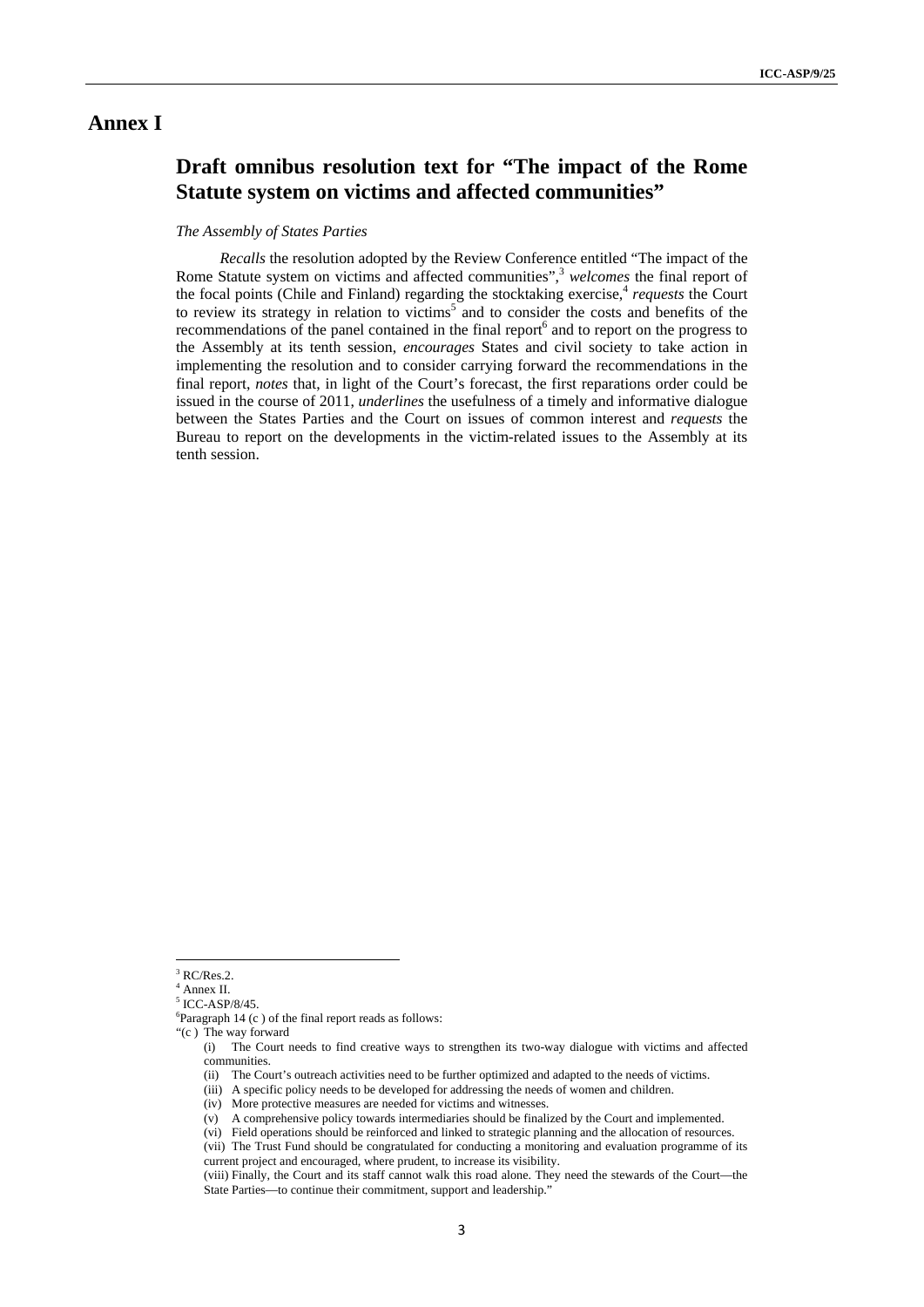## **Annex II**

# **Stocktaking of international criminal justice**

## **The impact of the Rome Statute system on victims and affected communities**

## **Final report by the focal points (Chile and Finland)**

## Contents

| I.        |    |                                                                                   |                                                              |  |
|-----------|----|-----------------------------------------------------------------------------------|--------------------------------------------------------------|--|
| II.       |    |                                                                                   |                                                              |  |
| Ш.        |    |                                                                                   |                                                              |  |
|           | A. |                                                                                   |                                                              |  |
| <b>B.</b> |    | Findings and recommendations of civil society side events during the              |                                                              |  |
|           |    | 1.                                                                                | The CICC VRWG agreed outcome recommendations following the   |  |
|           |    | 2.                                                                                |                                                              |  |
|           | C. |                                                                                   |                                                              |  |
|           |    | 1.                                                                                | Strategic planning process including the Court's Strategy on |  |
|           |    | 2.                                                                                |                                                              |  |
|           |    | 3.                                                                                |                                                              |  |
|           |    | 4.                                                                                |                                                              |  |
|           |    | Appendix I: Resolution RC/Res.2, The impact of the Rome Statute system on victims |                                                              |  |
|           |    |                                                                                   |                                                              |  |
|           |    |                                                                                   |                                                              |  |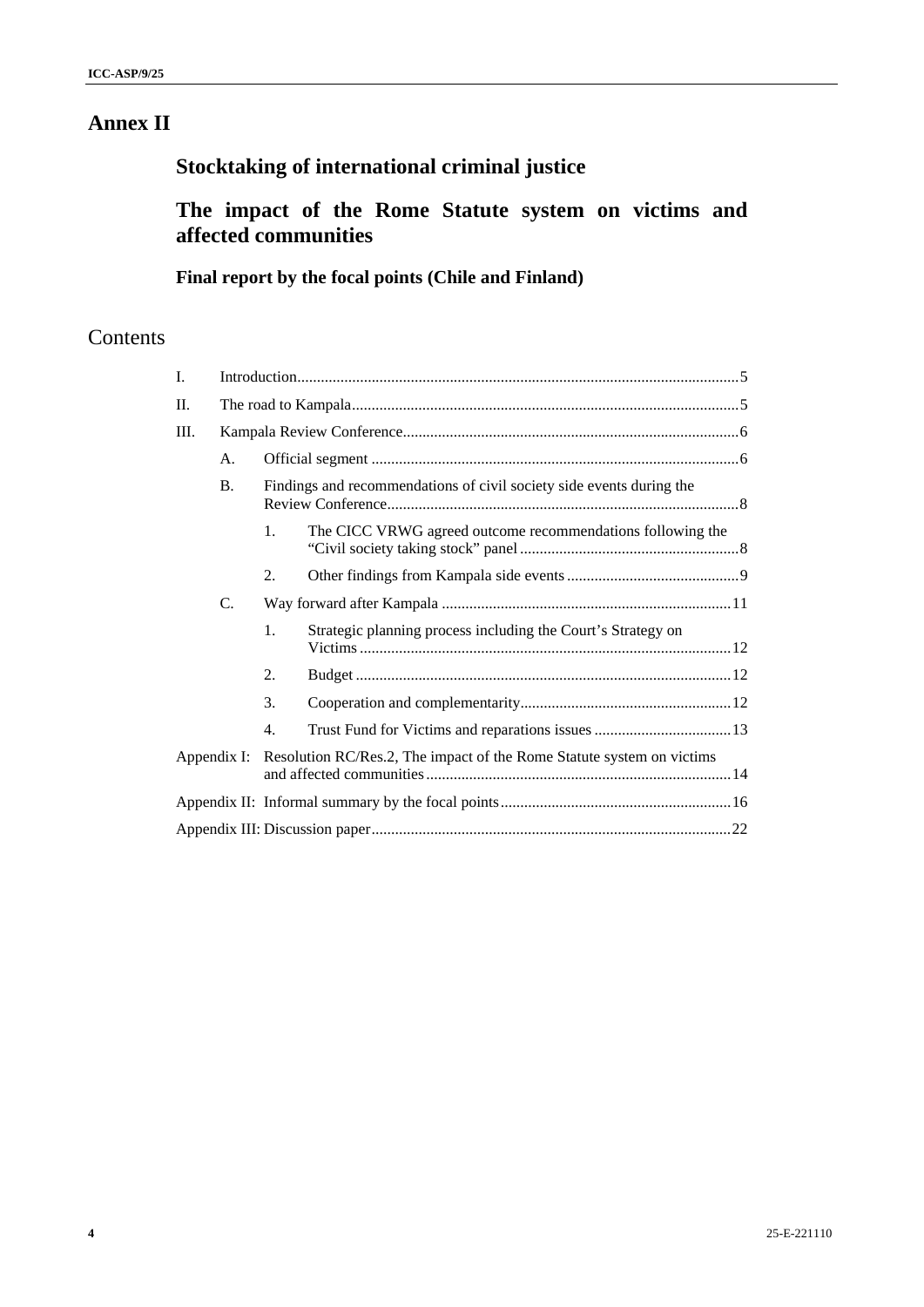## **I. Introduction**

1. This final report has been prepared by the focal points, Chile and Finland, in accordance with the procedures agreed by the Assembly of States Parties ("Assembly"), whereby a final report was specifically listed as one outcome for this topic.

2. The focal points would like to extend their gratitude to the multitude of different people and stakeholders who have contributed to the stocktaking exercise and without whose dedication and expertise the results would have been much less substantial. The constructive approach by everyone involved throughout the process was remarkable and is proof of the widely recognized importance of engaging victims and affected communities and learning about the impact the Rome Statute system is having on them.

3. The aim of this final report is to highlight the key elements of the preparatory process, discussion and results of this unique stocktaking exercise at the Review Conference in Kampala. In this way, the report can serve as a reference for any further discussions the Assembly of States Parties may have as a follow-up to Kampala. The findings can be also used for benchmarking, possibly when the stocktaking exercise is repeated at some point in the future.

## **II. The road to Kampala**

4. Following a proposal by Chile and Finland, which received strong support from various States Parties and non-governmental organizations (NGOs), the Assembly decided, at its eighth session, that the topic "The impact of the Rome Statute system on victims and affected communities" would be one of the four sub-items to be discussed in the context of the Review Conference agenda item "Stocktaking of international criminal justice".<sup>1</sup> At its eighteenth meeting, on 15 December 2009, the Bureau appointed the respective countries as focal points to prepare the topic for the Review Conference.

5. The goal of the stocktaking exercise for this topic was to engage, through an inclusive approach, victims and affected communities in the Review Conference and to highlight the importance of the Rome Statute system and the Court for them; and to contribute to identifying areas in which the Court's positive impact could be strengthened, including any actions that States and non-State actors could take to further enhance those processes nationally.

6. From the 11 to 17 February 2010, the Governments of Finland and Chile sent representatives to Uganda to participate in a programme of visits to Northern Uganda coordinated by the organization "No Peace Without Justice". The focal points had a fruitful exchange at grassroots level with victims and their communities and obtained first-hand information about the work of the Court and the problems faced in a situation country.

7. At The Hague Working Group meeting on 3 February 2010, the focal points held informal discussions on the modalities for taking stock of the impact of the Rome Statute system on victims and affected communities. On that occasion the Court and civil society representatives updated the States Parties on the status of victims' issues in the context of the Rome Statute system.

8. A report entitled "The impact of the Rome Statute system on victims and affected communities" was discussed and subsequently adopted by the Bureau.<sup>2</sup> It was agreed that the substantive discussion should concentrate on the following specific areas, with a focus on current situation countries or situations under analysis and taking into account lessons learned from other international criminal tribunals:

The role of outreach in impacting victims' expectations of obtaining justice and their enhanced knowledge of their legal rights;

<sup>1</sup>*Official Records of the Assembly of States Parties to the Rome Statute of the International Criminal Court, Eighth session, The Hague, 18-26 November 2009* (ICC-ASP/8/20), vol. I, part II, ICC-ASP/8/Res.6, para. 5 and annex IV.

<sup>2</sup> ICC-ASP/8/49.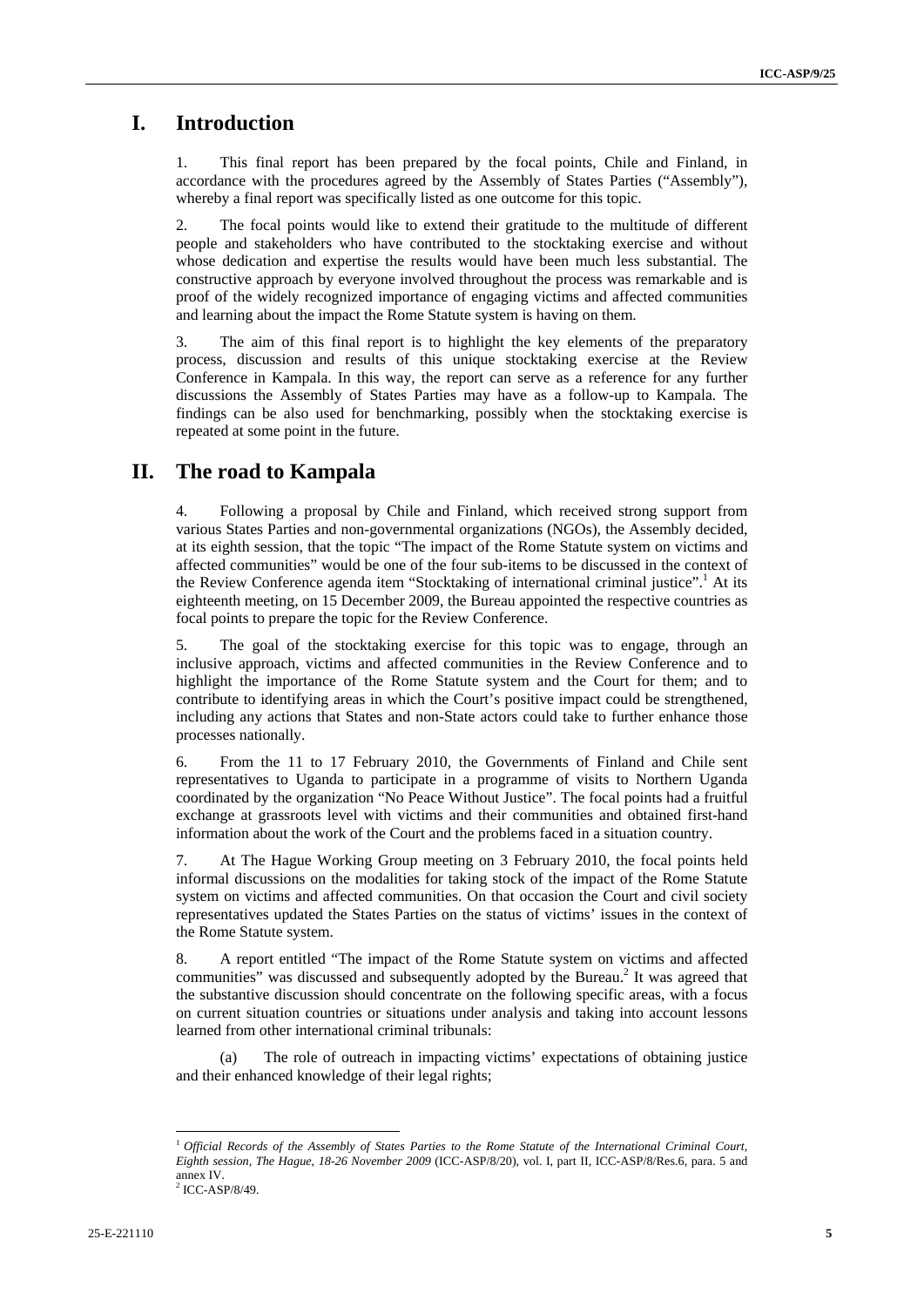(b) Especially in situation countries, the importance of recognizing victims' rights to justice, participation and reparation, including nationally and particularly for specific groups of victims, e.g. women and children;

(c) A review of how the Trust Fund for Victims has contributed towards individual dignity, healing, rehabilitation, and empowerment and areas in which its work could be enhanced.

9. At its resumed eighth session, held in New York from 22 to 25 March 2010, the Assembly adopted the focal points' proposed template for stocktaking modalities. Likewise, the text of the resolution was discussed and agreed by States Parties with a view to its adoption at the Review Conference.<sup>3</sup>

10. At the fourth meeting of The Hague Working Group, on 28 April 2010, the focal points introduced a discussion paper entitled "The impact of the Rome Statute system on victims and affected communities", which summarized in a single document the key points for the panel discussion in Kampala.<sup>4</sup> Furthermore, the Court introduced a report entitled "Turning the lens – victims and affected communities – on the Court and the Rome Statute system", as well as a Registry and Trust Fund for Victims (TFV) fact sheet;  $6$  and the Office of the Prosecutor introduced its policy paper on victims' participation.<sup>7</sup> All these documents would serve as background material for delegations preparing for the Review Conference.

## **III. Kampala Review Conference**

### **A. Official segment**

11. The fifth plenary session of the Review Conference on 2 June 2010 was dedicated to stocktaking of the impact of the Rome Statute system on victims and affected communities. The session was opened by the focal points for this stocktaking topic, namely Chile and Finland. The United Nations Secretary-General's Special Representative for Children and Armed Conflict, Radhika Coomaraswamy, delivered a keynote speech highlighting the importance of justice for victims and the special needs of children and women.<sup>8</sup>

12. The panel discussion was introduced by a short movie entitled "The promise of the Rome Statute system for victims and affected communities: are we there yet?". The subsequent discussion panel was chaired by Eric Stover of the Berkeley Human Rights Center and composed of Justine Masika Bihamba, coordinator of the Synergy of Women for Victims of Sexual Violence – DRC (Synergie des femmes pour les victimes des violences sexuelles), Carla Ferstman, Director of REDRESS, Silvana Arbia, Registrar of the International Criminal Court, Binta Mansaray, Registrar of the Special Court for Sierra Leone, Elisabeth Rehn, Chairperson of the Board of Directors of the TFV, and David Tolbert, President of the International Center for Transitional Justice (ICTJ).

13. Speakers addressed the importance of victims' participation in the Court's proceedings, the central role of outreach, issues linked to the protection of victims, witnesses and intermediaries, the issue of reparations and the role of the TFV. Special emphasis was given not only to the progress made so far by the Court, but also to the way forward. The panel was followed by a question-and-answer session by States and civil society.<sup>9</sup>

<sup>3</sup> *Official Records … Resumed Eighth Session … 2010* (ICC-ASP/8/20/Add.1), part II, ICC-ASP/8/Res.9. The template can be found in annex I of the resolution.

<sup>4</sup> RC/ST/V/INF.4.

<sup>5</sup> RC/ST/V/INF.2.

 $6$  RC/ST/V/INF.3.

 $7$  RC/ST/V/M.1.

<sup>&</sup>lt;sup>8</sup> http://www.icc-cpi.int/Menus/ASP/ReviewConference/Stocktaking/Stocktaking.htm<br><sup>9</sup> ICC video summaries of this nanal are available on the ICC YouTube Channal:

 $\rm{^{9}}$  ICC video summaries of this panel are available on the ICC YouTube Channel:

<sup>-</sup> Part 1: http://www.youtube.com/watch?v=1oDcYQZW7uY;

<sup>-</sup> Part 2: http://www.youtube.com/watch?v=ePiZz22\_Qw4.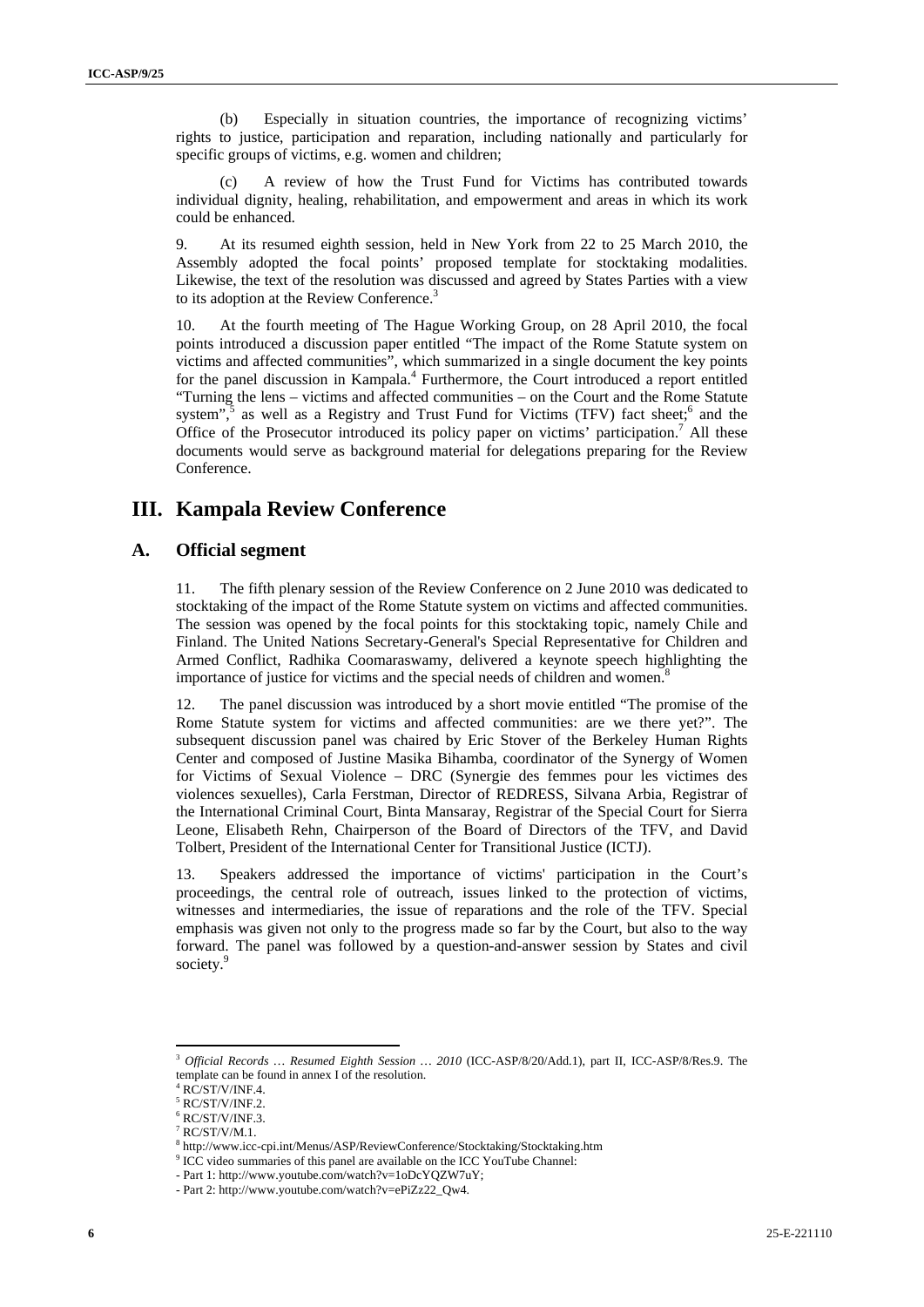14. At the end of the panel discussion the moderator drew some preliminary conclusions with respect to achievements, challenges and proposals for the way forward. A draft informal summary by the focal points of the panel's findings was circulated during the Review Conference.<sup>10</sup> The conclusions of the panel were as follows:

(a) Achievements

(i) The Court, States Parties and civil society have recognized and vigorously reaffirmed the importance of victim-related provisions and the innovative mandate of the Rome Statute.

The Court is taking its mandate seriously and has developed a strategy to facilitate victim participation. This is manifest in the number of victims who have applied and participated in the proceedings before the Court.

(iii) Outreach activities have been intensified and special focus programmes have been developed.

(iv) The Trust Fund for Victims is up and running and its programmes, which have been welcomed by victims, are making a clear impact.

(b) Challenges

(i) Victims still lack sufficient information about the Court and its procedures.

(ii) This is particularly true for women and children who, for a variety of reasons, are unable to access information about the Court. This also applies to people living in remote areas.

(iii) Because of this information gap, many victims have unrealistic expectations of the process and reparations.

(iv) Security is clearly a concern for victims and witnesses who have interacted with the Court.

(v) The role of intermediaries still remains unclear.

(vi) Visibility and resources for the Trust Fund are still limited.

(c) The way forward

(i) The Court needs to find creative ways to strengthen its two-way dialogue with victims and affected communities.

(ii) The Court's outreach activities need to be further optimized and adapted to the needs of victims.

(iii) A specific policy needs to be developed for addressing the needs of women and children.

(iv) More protective measures are needed for victims and witnesses.

(v) A comprehensive policy towards intermediaries should be finalized by the Court and implemented.

(vi) Field operations should be reinforced and linked to strategic planning and the allocation of resources.

(vii) The Trust Fund should be congratulated for conducting a monitoring and evaluation programme of its current project and encouraged, where prudent, to increase its visibility.

 $10$  RC/ST/V/1.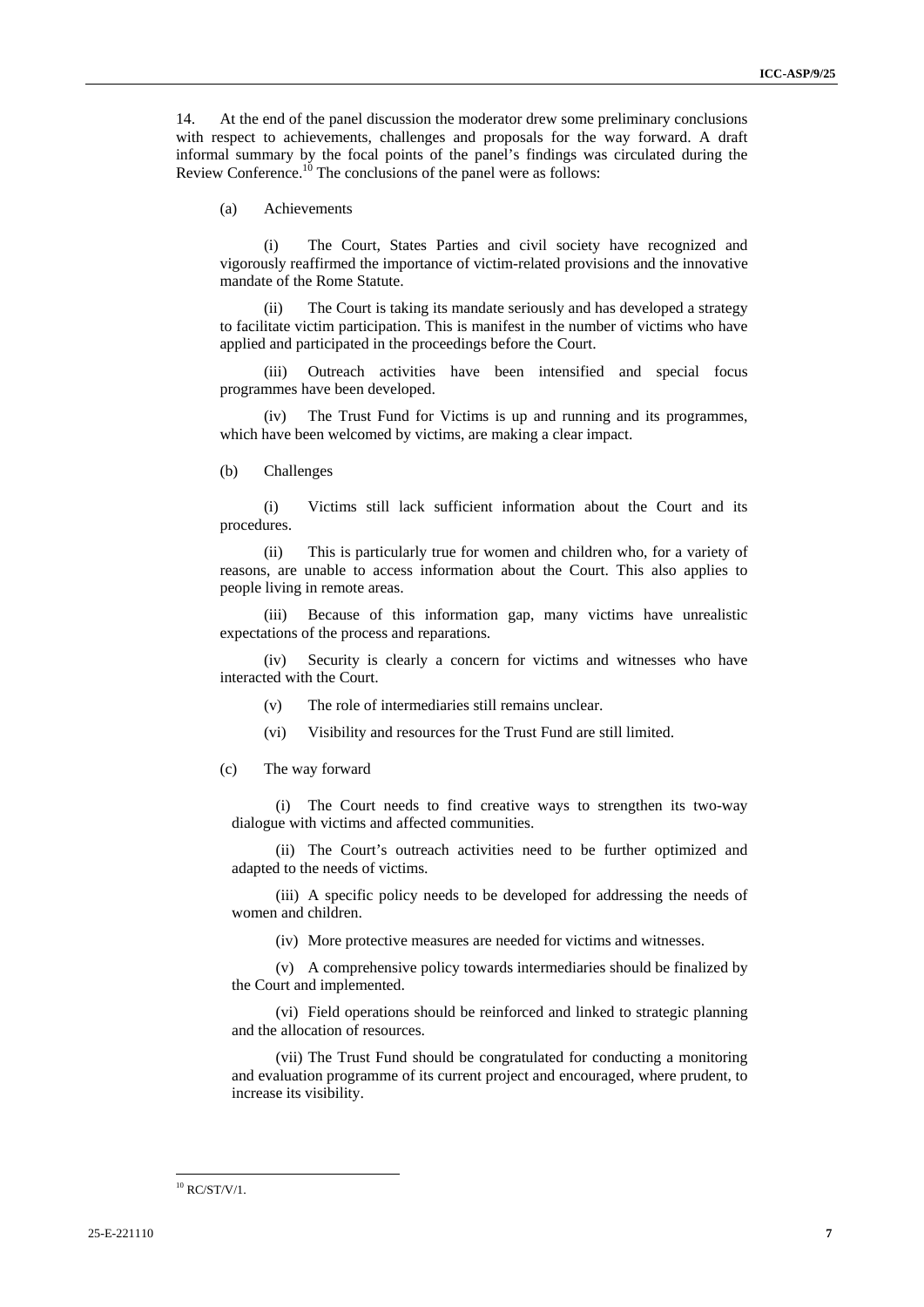(viii) Finally, the Court and its staff cannot walk this road alone. They need the stewards of the Court—the State Parties—to continue their commitment, support and leadership.

### **B. Findings and recommendations of civil society side events during the Review Conference**

15. The findings and recommendations of the various side events organized during the Review Conference by civil society greatly assisted an understanding of the impact of the Rome Statute system and ways to further enhance it. The findings which relate to the specific focal areas identified in the preparatory documents and which seemed to enjoy wide support at the various side events are highlighted below. The Victims Rights Working Group (VRWG) of the Coalition for the International Criminal Court (CICC) adopted the following outcome recommendations following their side event.

#### **1. The CICC VRWG agreed outcome recommendations following the "Civil society taking stock" panel**

#### *(a) Recommendations to States*

(i) Arrests: effective multilateral and bilateral cooperation is needed to execute arrest warrants.

(ii) Protection: further cooperation agreements needed, including relocation and protection agreements; support for the newly established ICC relocation fund needed; national witness and victim protection legislation needed, including provision for psychosocial support and necessary resources for implementation.

(iii) Reparations and access to justice: national reparations programmes, including long-term rehabilitation programmes are needed to fulfil States' primary responsibility to repair victims; adequate implementing legislation on asset tracking and freezing must be adopted; implementation of principles and mechanisms for victims to be heard in relevant national processes.

### *(b) Recommendations in support of the Court*

(i) Outreach: States need to support the Court in increasing its outreach capacity, with gender-specific programmes executed in partnership with civil society organizations and information on victim participation specifically addressed to victims and victim communities.

(ii) Field presence: States need to support the Court in increasing the profile and staffing levels of field offices, inter alia to ensure context-specific information and outreach and to contribute to increased protection.

Prosecutions: States should assist and cooperate with the Prosecutor, particularly in ways that can ensure effective investigation and prosecution of gender-based crimes and avoid perceptions of bias.

(iv) Protection: States need to support the Court in further developing the range of measures to protect victims and witnesses on the ground, especially vulnerable victims such as women, victims of gender-based crimes, and children; and in developing and adopting strategies to protect intermediaries.

Victim participation: States need to ensure resources for effective and meaningful participation, including adequate field presence and support of intermediaries.

(vi) Legal representation: States need to ensure sufficient resources for an adequate and comprehensive legal aid scheme, including external common legal representation of victims.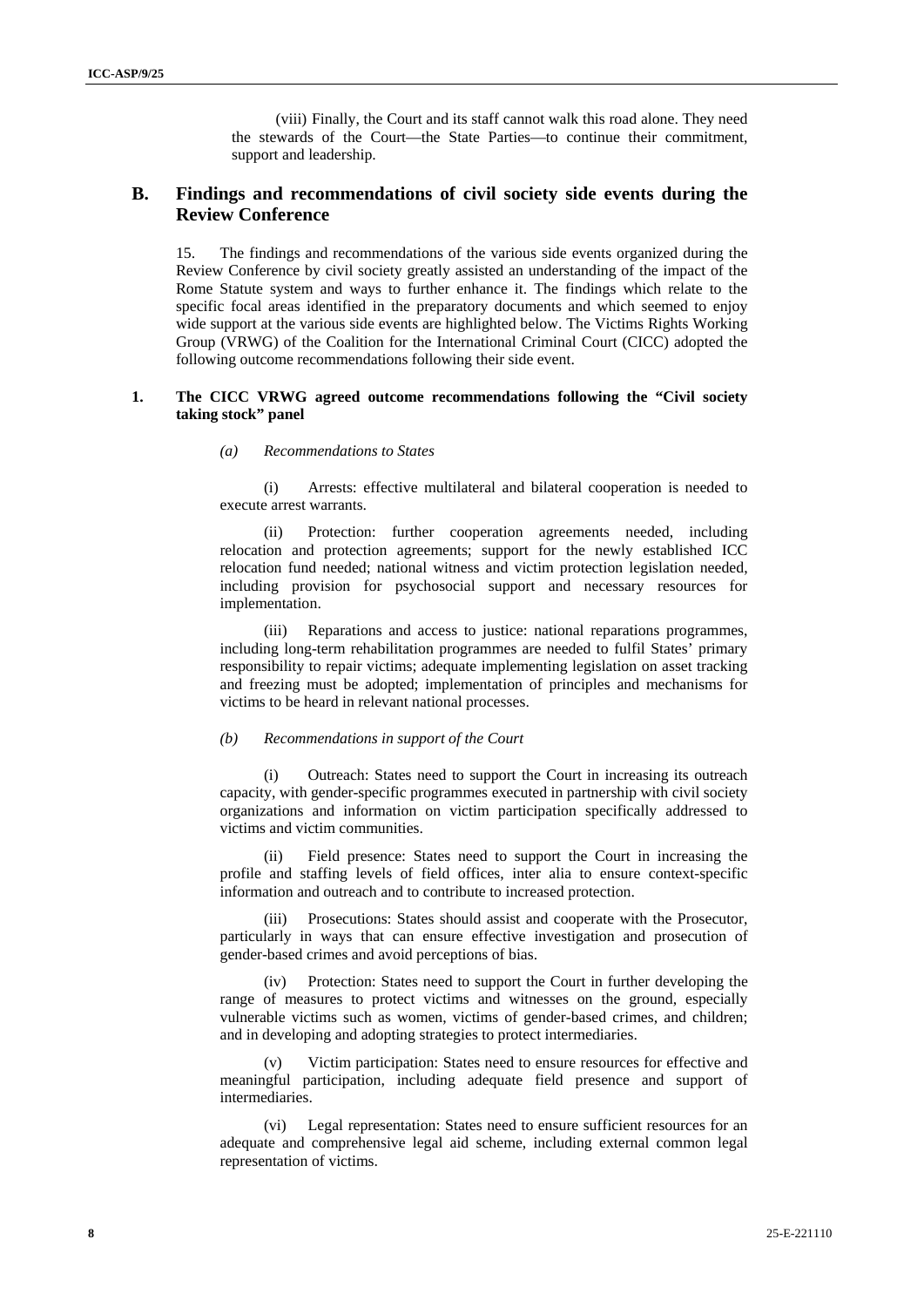(vii) In situ proceedings: States need to support the Court in ensuring that hearings take place within the relevant regions to ensure increased visibility and access to justice, while ensuring protection for victims.

(viii) Reparations and the TFV: States need to support increased outreach activities to sensitize populations about reparations proceedings, in particular to manage expectations.

(ix) TFV: States need to provide generous and regular support to the TFV; outreach is needed on the mandate of the Fund and on procedures for enabling victims to benefit from assistance.

#### **2. Other findings from Kampala side events**

#### *(a) Victim participation*

16. The civil society organizations generally recognized the progress made from the early stages of international criminal justice (examples: the International Criminal Tribunal for the former Yugoslavia (ICTY) and the International Criminal Tribunal for Rwanda (ICTR)), when no active involvement for victims was granted, to the Rome Statute system, where victims are given an important role.

17. This development should be seen as adding to the fight against impunity, also the wish to have content for justice – justice being the means to an end – the end being people. It is essential to ensure that justice has a reparative effect for victims, who are the main beneficiaries of the system.

18. Some victims' legal representatives pointed out that while the rights of victims were clearly stated in the Rome Statute, many of the rights victims currently enjoyed had been concretely specified through the legal proceedings before the Court over the past several years.

19. At many side events it became evident that at community level expectations are high as to what the Court can or should do. That is why it is important for civil society to work at grass-roots level to ensure that communities do not raise their hopes too high, only to have them frustrated. After all, healing and reconciliation need to happen at the national level.

20. At one side event addressing the massive trauma experienced by victims/survivors, the importance of a holistic approach to (massive) trauma was raised, and the need to see victims' participation and justice as one essential element in the process of healing for individuals and societies. There is a very strong need for many victims to tell their story and be heard and, secondly, to see the perpetrators facing justice. However, the search of justice can be a way of revictimization. It is important that sufficient psychological support is available when these issues are handled.

21. Many civil society representatives throughout various situation countries testified that participation is in principle a major event, but in many situations proceedings and trials have not (yet) taken off. Arrest warrants need to be enforced; if they are not, then the hope will be forlorn.

22. In the same vein, the trial process, even when it has started, is complex and takes a very long time. Many survivors die before they see the end result. Also, the charges might not cover all the harms suffered – especially problematic are the gender-based crimes, victims of which suffer high levels of stigmatization. The issue of meeting – and managing – victims' expectations throughout the process should not be underestimated.

23. In the affected communities, there are huge areas where there is no Court intervention and the Court has to rely on NGOs as intermediaries, for example to distribute information or help to fill in forms. In many cases, there are security concerns, especially in cases where the perpetrators have not been arrested, or no effective action has been taken at the national level to protect victims, witnesses or intermediaries.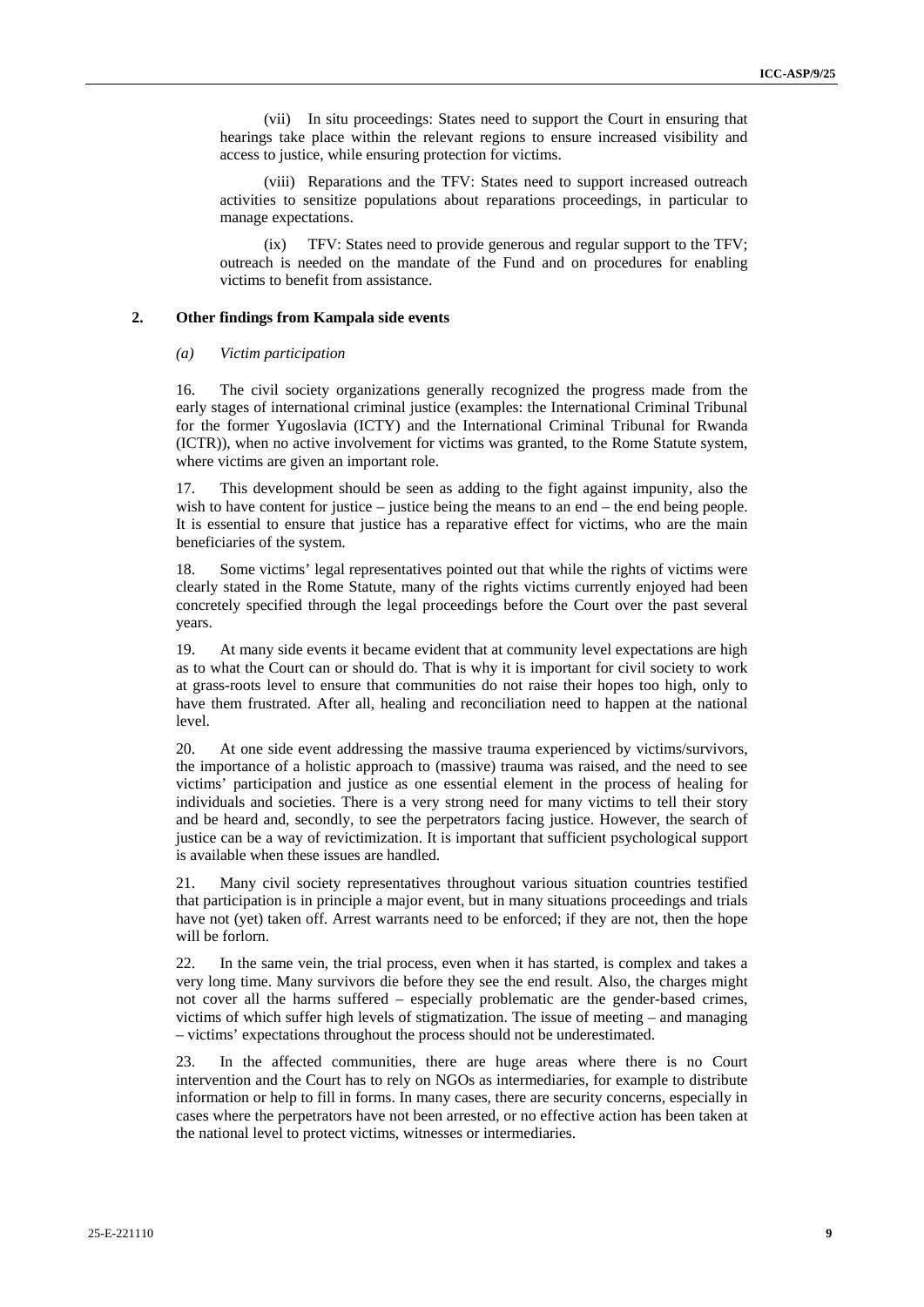24. It is not clear to many victims, or civil society representatives, how victims can come forward to participate in this process, or how crimes can be documented or evidence given by a witness. In the case of many crimes, a long time passes between the crime and the investigation. Furthermore, a crime such as rape, which to start with is taboo in many societies, is also difficult to prove.

25. Participants from areas under preliminary examination or investigation by the Prosecutor of the Court, such as Palestine, Colombia and Afghanistan, highlighted the positive impact of the Rome Statute system and the hopes raised by the announcement of the Court's involvement in the respective areas, but also the ensuing frustration and negative impact given the lack of progress to date.

#### *(b) Role of outreach*

26. It became evident that most issues and problems relating to participation in, and understanding of the Court's work have a direct link to outreach activities.

27. It was often pointed out that trials will only be meaningful to the communities if there is outreach and if outreach is proactive, mindful of the cultural setting and sensitive to peoples' opinions of the Court and the various trials.

28. Civil society representatives stressed that in communities there are no unified opinions regarding justice. Opinions vary based on exposure to violence, gender, wealth and education. Outreach needs to be tailored to specific audiences, children should talk to children. Outreach needs to be local.

29. On the other hand, the people targeted also have a voice. Victims have to be informed and this information will help them speak up. They need to be informed throughout the case.

30. Many civil society participants in the Review Conference side events felt that the Court needed to keep an active presence in the field, closer to communities. More outreach and resources were needed to actively engage communities.

31. At one side event on outreach, an example was given of a study carried out in the Central African Republic (CAR): outreach typically reaches wealthy, educated men. However, in the CAR the prosecution case relates to sexual violence. Women are a key audience. Hence there is a tangible need for local innovative outreach to women, targeting the vulnerable groups not reached by ongoing outreach efforts.

32. Another example was given from Cambodia (Extraordinary Chambers) of a weekly TV talk show about the trials that attracts 1.5 to 2 million viewers in a country of 14 million people, 10 million of whom have access to television. There is also a virtual tribunal currently in development, which will help the legacy phase. Some innovative features for inspiration include: building a broad-based partnership between national and international NGOs, adapting a variety of media for different phases of the trial process, reaching a range of audiences. For example, filming in different parts of the country, tours of the court in the killing fields, court officials were invited to meet villagers (150-200 individuals) at dialogues with emphasis on justice, followed by afternoon sessions on reconciliation, with psychologists participating.

#### *(c) Reparations and the role of the Trust Fund for Victims*

33. Many civil society participants from the Democratic Republic of the Congo (DRC) were unhappy with the fact that the scope of the charges in the Lubanga case leaves aside rape, which means that huge number of victims cannot have access to justice and reparations. They expressed the need for some form of recognition by the Court, and TFV projects could be helpful in this regard.

34. At a side event on gender justice, it was pointed out that more attention needs to be paid to the particularized harms women, girls and children experience during armed conflict. The crimes against women continue to be under-investigated and underprosecuted. Through the TFV the Court has been able to support victims of gender-based violence, though the number of projects is very limited to date.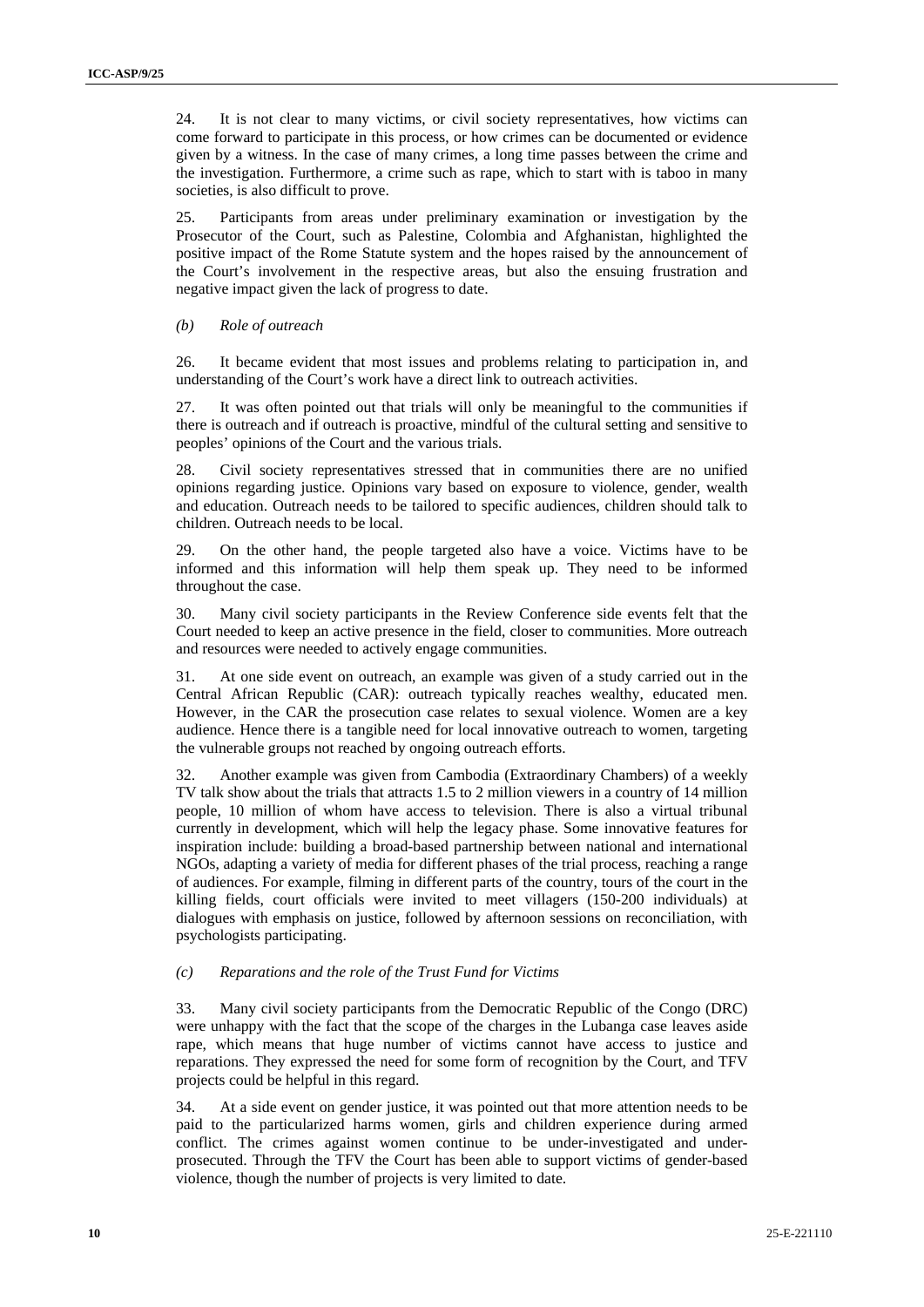35. As a concrete example of the impact of the Court in the DRC, it was pointed out that the armed forces stopped recruiting children when they heard what happened to Lubanga. However, as the demobilization did not go well, the former child soldiers have still not gone back to school. This has led to an increase in the exploitation of natural resources, with many former child soldiers being exploited in the extraction process, and women continue to be raped when out in the fields. The point was made, therefore, that in the context of reparations or TFV projects, attention should be paid to getting former child soldiers back to school, training or employment.

36. It was also noted that physical rehabilitation projects have impacted victims positively. Victims feel the Court has heard their plea. However, support is still very minimal – and outreach is very small. The TFV needs more resources in order to be able to support more victims.

37. It was widely felt that the transparency of the TFV needs to be increased at the field level – more information is needed about projects and how to access them.

38. One proposal from a civil society representative was that the TFV must prioritize on life-saving interventions; some victims had died before being assisted medically. Processes to access the fund can take months, sometimes a year. Mechanisms should be identified so that the TFV can fast-track the implementation of urgent projects.

39. A concern was raised that concepts and categories – such as the victims qualifying for immediate assistance by the TFV, the victims of the case, of the situation, participating victims, direct and indirect victims – are such that confusion is caused among communities and at some stage they might even cause jealousy or cause hostilities to be reopened.

40. An example was cited from the Inter-American system, where the legal representatives of victims work in coordination with teams providing psychological assistance to victims to help define the model of reparations – on an individual basis, or a model based on psychosocial assistance – i.e. based on a community perspective.

41. It was recommended that a multidisciplinary examination of the potential beneficial impact of reparations should be carried out. The justice process throughout should contribute to healing rather than to re-traumatizing victim**s.** The Court should maintain a clear focus on reparative justice.

### **C. Way forward after Kampala**

42. The stocktaking exercise of the ICC Review Conference has been described by many as a success, including the sub-item on the impact of the Rome Statute on victims and affected communities. The focal points agree that the goals set for engaging the victims and their communities in the Review Conference and identifying the current strengths, weaknesses, opportunities and threats for the Court and the Rome Statute system as part of the impact were largely met. Everybody should now have enough information to know where we stand. The question is – where do we go from here? It is important that the required changes and improvements get the same level of dedication as their identification. This decision will ultimately define the success or failure of the stocktaking exercise.

43. The focal points are of the view that these findings should be thoroughly reflected in the various organs of the Court, the Assembly and civil society organizations as they go about their regular activities. As the issues raised relate directly to the core business of all the organs of the Court, they should therefore be incorporated and mainstreamed throughout the process, from strategic planning and prioritization to decision-making and financing these activities, as well as in implementation at field level. The designation of one or two focal points for "victims issues" within the Assembly and its working groups could prove to be helpful for a more permanent follow-up, for example within the Strategic Plan.

44. In order to pave the way for discussion on follow-up, the focal points would like to end this report by summarizing some possible improvement measures arising from the findings and the resolution.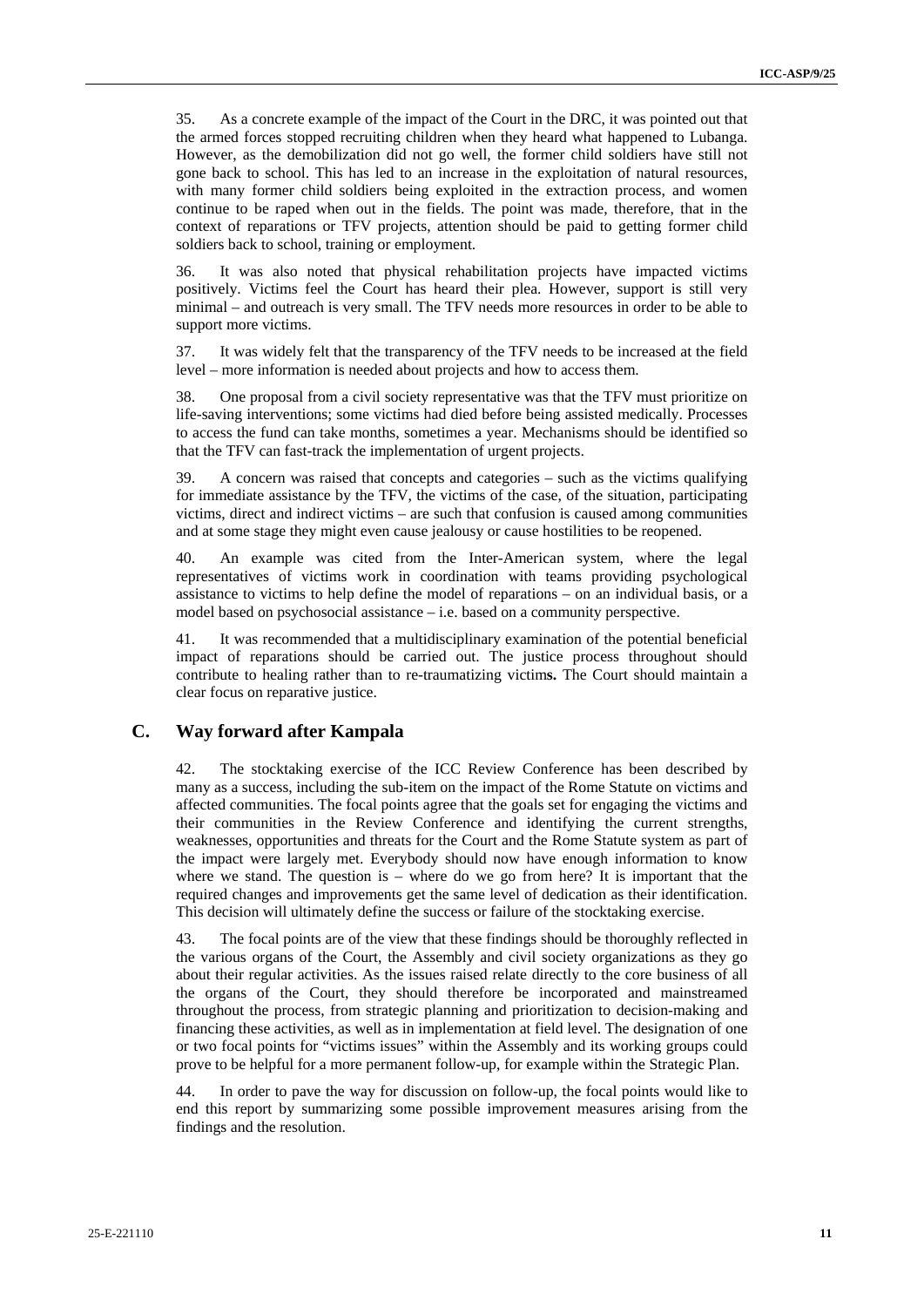### **1. Strategic planning process including the Court's Strategy on Victims**

45. The Court should look again in a coordinated manner and with a sense of urgency at its Strategic Plan and Strategy on Victims. It should ensure that the mechanisms for participation in judicial proceedings are as accessible as possible, avoiding unnecessary complexities or documents that are impossible to obtain. The application forms as well as their processing should be simplified.

46. The Strategy on Victims should include measurable and time-bound objectives. It should also clearly define the criteria of participation as well as modalities for receiving reparations, so that victims can make informed choices. The criteria should be obvious to the man on the street–and the woman in the village. Furthermore, the criteria, as well as the modalities of the participation process – such as the full implications of participation and the possible progress and delays the process may entail – should be clearly explained to potential applicants. Outreach has a large role to play here.

47. While the outreach activities of the Court represent a major generational, substantive and technological step forward from earlier international criminal tribunals, the findings show that there still is need for improvement. Paradoxically, messages need to be more targeted and, at the same time, they need to reach wider audiences, often in extreme geographical and security conditions. The successful experience of another recent tribunal, the Extraordinary Chambers in the Courts of Cambodia, has proven the effectiveness of in situ visits by Court officials (including judges), and of audiovisual tools in reaching wider audiences. But how to reach those distant villages, where rape is still an ongoing reality? Does the Court have any other alternatives than to rely on the intermediaries at the grassroots level?

48. The Court's strategy on intermediaries is a matter that in light of the findings of the stocktaking would seem to require urgent attention, for example in the context of the Court's strategic planning process. Practice established in the field should not be the guiding principle for the Court's operations. There are plenty of examples of how the lack of a coherent approach creates confusion among victims and the intermediaries dealing with them, security issues and, in the worst case, problems for the trials. While the temptation is great to use the intermediaries to have the means to meet the ends, the use of intermediaries should be based on sustainable practice and Court-wide policy.

#### **2. Budget**

49. Implementing some of the findings and recommendations arising from the stocktaking exercise implies reconsidering current operations and, consequently, reallocating or adding resources in some areas. Ideally this would be closely linked to the strategic planning process mentioned above.

50. As the budget discussions following Kampala are taking place in a stringent economic environment, it will be difficult to envisage major budgetary increases in any single area. Yet, it could be argued that some expenses coupled with strategic goals represent more of an investment than a running cost. For example, a review of the Court's audiovisual production capabilities, or finding ways of obtaining better access to public television channels would be useful in this regard.

### **3. Cooperation and complementarity**

51. Protection of witnesses and victim participants was a major concern. This area falls traditionally in the sphere of cooperation, and it has more recently also been discussed in the context of complementarity and the need to strengthen the ability of national governments to protect witnesses, victims, judges and prosecutors. States, the Court and other stakeholders should step up their efforts to seek and exchange information on the various possibilities and best practices, including innovative arrangements such as tripartite agreements or the role that regional organizations can play.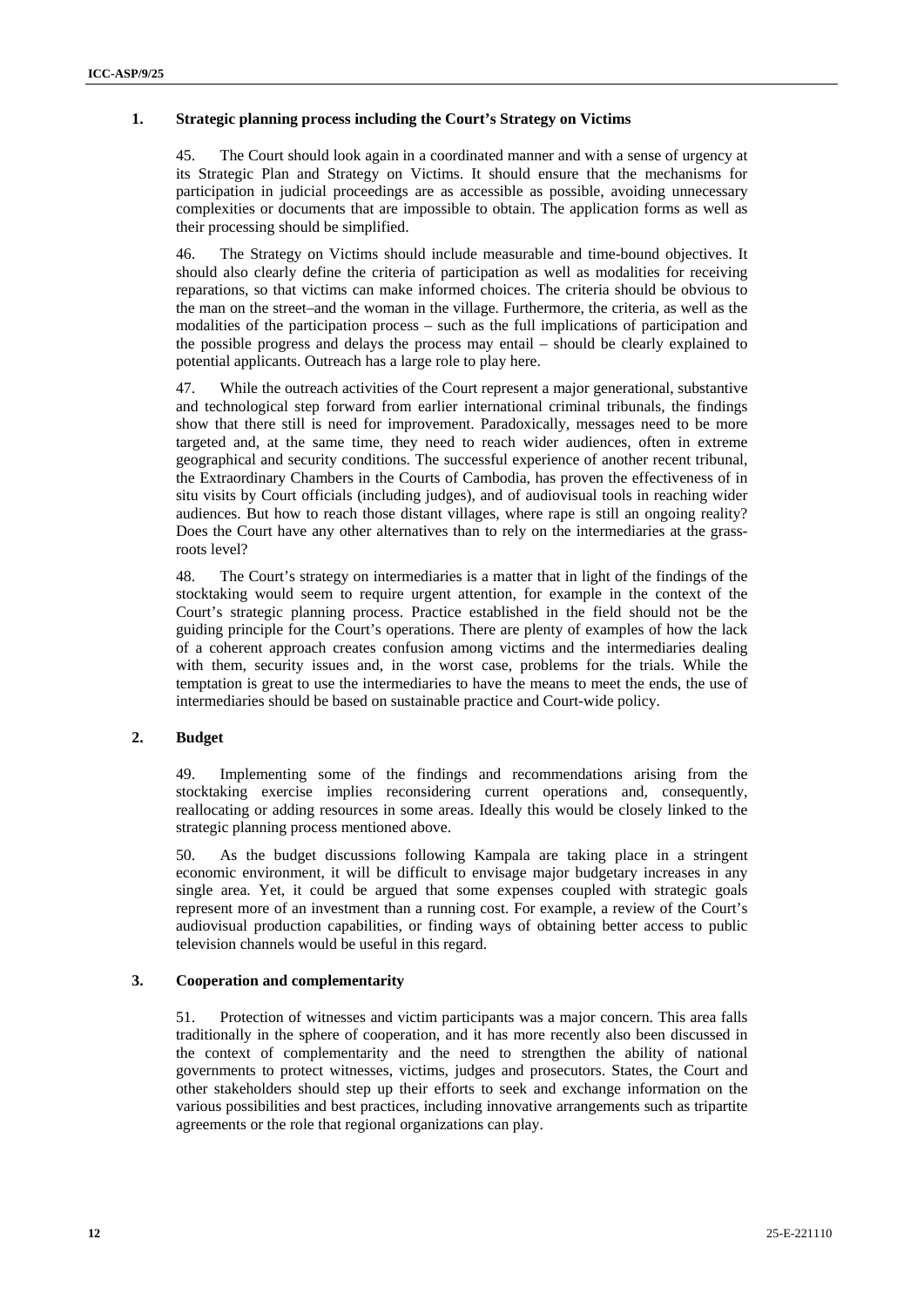52. When discussing the impact of the Rome Statute system on victims, it is imperative to recognize the negative impact that the unimplemented arrest warrants have. Time after time it became evident that the lack of execution of arrest warrants presents a big threat to the Court's credibility in the eyes of the victims (among others) and thus the real possibility of a backlash. Therefore, finding ways to improve the execution of the Court's arrest warrants should be a matter of priority to all States Parties and to those supporting the Court.

53. As to reparations, due to the massive nature of the crimes, and with the Court being the court of last resort with a policy of prosecuting only those most responsible, the States (both situation countries and other States) also have a fundamental role to play within the Rome Statute system from the point of view of complementarity. In establishing national reparation systems, General Assembly resolution 60/147 of 16 December 2005 (Basic Principles and Guidelines on the Right to a Remedy) could serve as a reference. With this in mind, States should not wait until the end of a judicial cycle for the victims to be compensated but could, for example, already prioritize within existing or future development projects for victims of crimes falling under the Rome Statute.

#### **4. Trust Fund for Victims and reparations issues**

54. It was encouraging to observe in the findings the positive impact that the TFV has been able to create amongst victims who have been either direct or indirect beneficiaries of its assistance under the "second mandate" of the TFV.

55. Yet, the minimal resources it has collected though voluntary contributions come nowhere near meeting the needs of the potential beneficiaries. Unfortunately, one of the expected outcomes of this stocktaking exercise, namely pledges to the TFV, was not as great a success as it could have been given the positive evaluation of the TFV's activities and its impact among victims. Still, some new donors joined in, which is always a positive development. However, the TFV clearly needs to sharpen up its fundraising strategies, and States and other stakeholders need to become more sensitive to these activities. One way to do so, in addition to responding to the TFV's call for contributions, is to seek synergies between TFV projects and States' development projects.

56. The TFV also needs to work more in disseminating accurate information within the communities regarding the mandates and purpose of the TFV in order to avoid misperceptions about its activities or resources, leading to disappointment and frustration among victims. Again, outreach is called for.

57. With regard to the first mandate and the future role of the TFV in implementing possible reparations orders by the Court, there was nothing yet to take stock of in Kampala. However, it was felt that, while safeguarding the judicial independence of the Chambers in this matter, the issue could be raised at the Assembly from a policy perspective.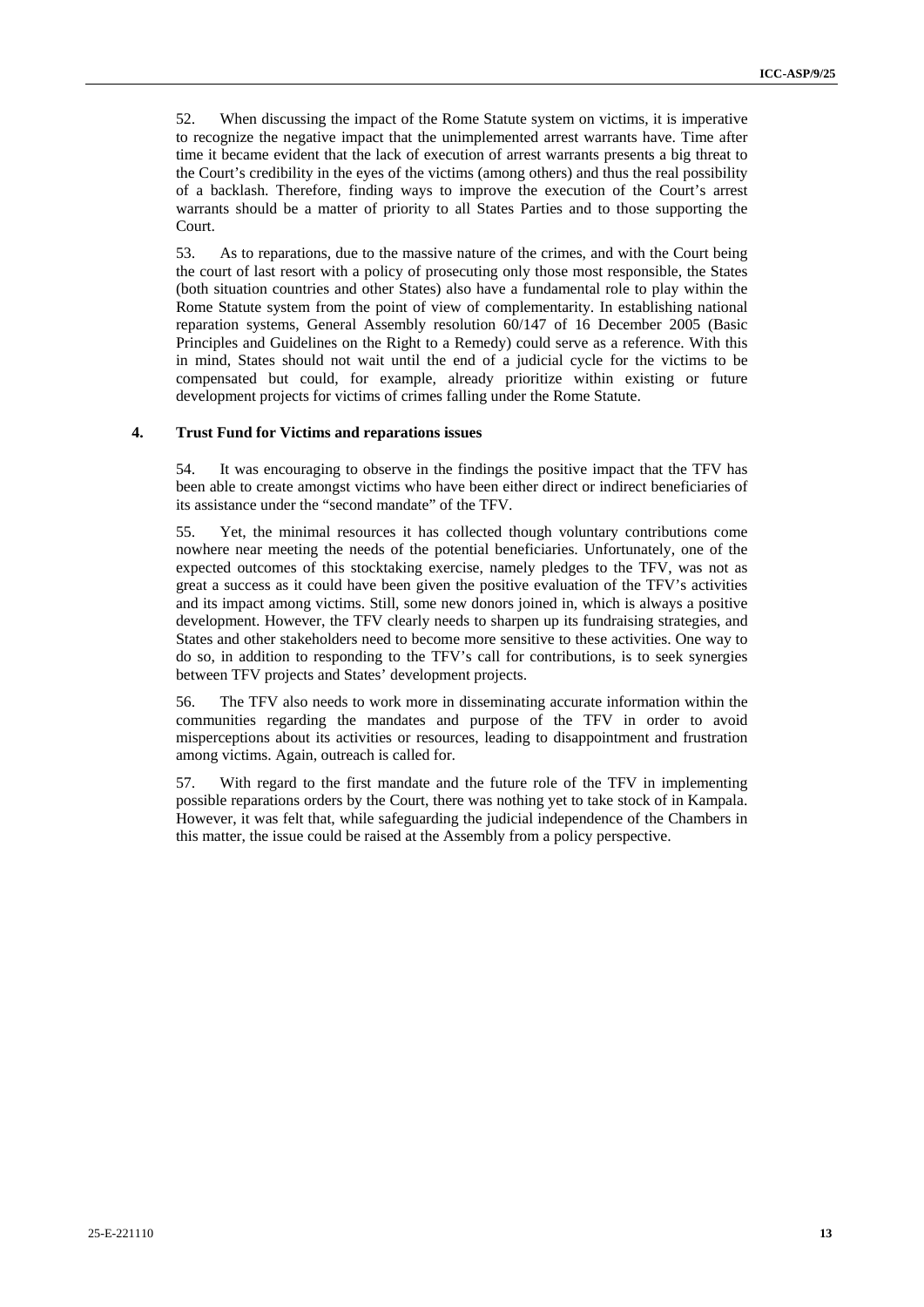### **Appendix I**

## **Resolution RC/Res.2**

*Adopted at the 9th plenary meeting, on 8 June 2010, by consensus* 

## **RC/Res.2**

### **The impact of the Rome Statute system on victims and affected communities**

#### *The Review Conference,*

*Recalling* the Preamble of the Rome Statute which reminds that millions of children, women and men have been victims of unimaginable atrocities that deeply shock the conscience of humanity,

*Reaffirming* the importance of the Rome Statute to the victims and affected communities in its determination to put an end to impunity for the perpetrators of the crime of genocide, crimes against humanity and war crimes, thus contributing to their prevention,

*Recalling* United Nations Security Council resolutions 1325, 1820, 1888 and 1889 on women, peace and security, as well as resolutions 1612 and 1882 on children in armed conflict, and in this context, *underlining* the need to address the specific needs of women and children as well as to put an end to impunity for sexual violence in conflict

*Further recalling,* inter alia, the 1985 United Nations General Assembly Resolution 40/34 "Declaration of Basic Principles of Justice for Victims of Crime and Abuse of Power", and the 2005 United Nations General Assembly Resolution 60/147 "Basic Principles and Guidelines on the Right to a Remedy and Reparation for Victims of Gross Violations of International Human Rights Law and Serious Violations of International Humanitarian Law",

*Recognizing* that victims' rights to equal and effective access to justice; protection and support; adequate and prompt reparation for harm suffered; and access to relevant information concerning violations and redress mechanisms are essential components of justice,

*Emphasizing* the importance of outreach to victims and affected communities in order to give effect to the unique mandate of the International Criminal Court towards victims,

*Encourages* States to consider implementing those provisions of the Rome Statute relevant to victims/witnesses, where applicable, through national legislation or appropriate measures;

*Further encourages* the Court, in dialogue with victims and affected communities, to continue to optimize the Court's strategic planning process, including the Court's Strategy in relation to victims, as well as its field presence in order to improve the way in which it addresses the concerns of victims and affected communities, paying special attention to the needs of women and children;

*Underlines* the need to continue to optimize and adapt outreach activities, in light of the different phases of the judicial cycle, and to encourage further efforts to ensure that victims and affected communities have access to accurate information about the Court, its mandate and activities, as well as about victims' rights under the Rome Statute, including their right to participate in judicial proceedings and claim for reparations;

*Encourages* governments, communities and civil organizations at the national and local level to play an active role in sensitizing communities on the rights of victims in accordance with the Rome Statute in general and victims of sexual violence in particular, to speak against their marginalization and stigmatization, to assist them in their social reintegration process and in their participation in consultations, and to combat a culture of impunity for these crimes;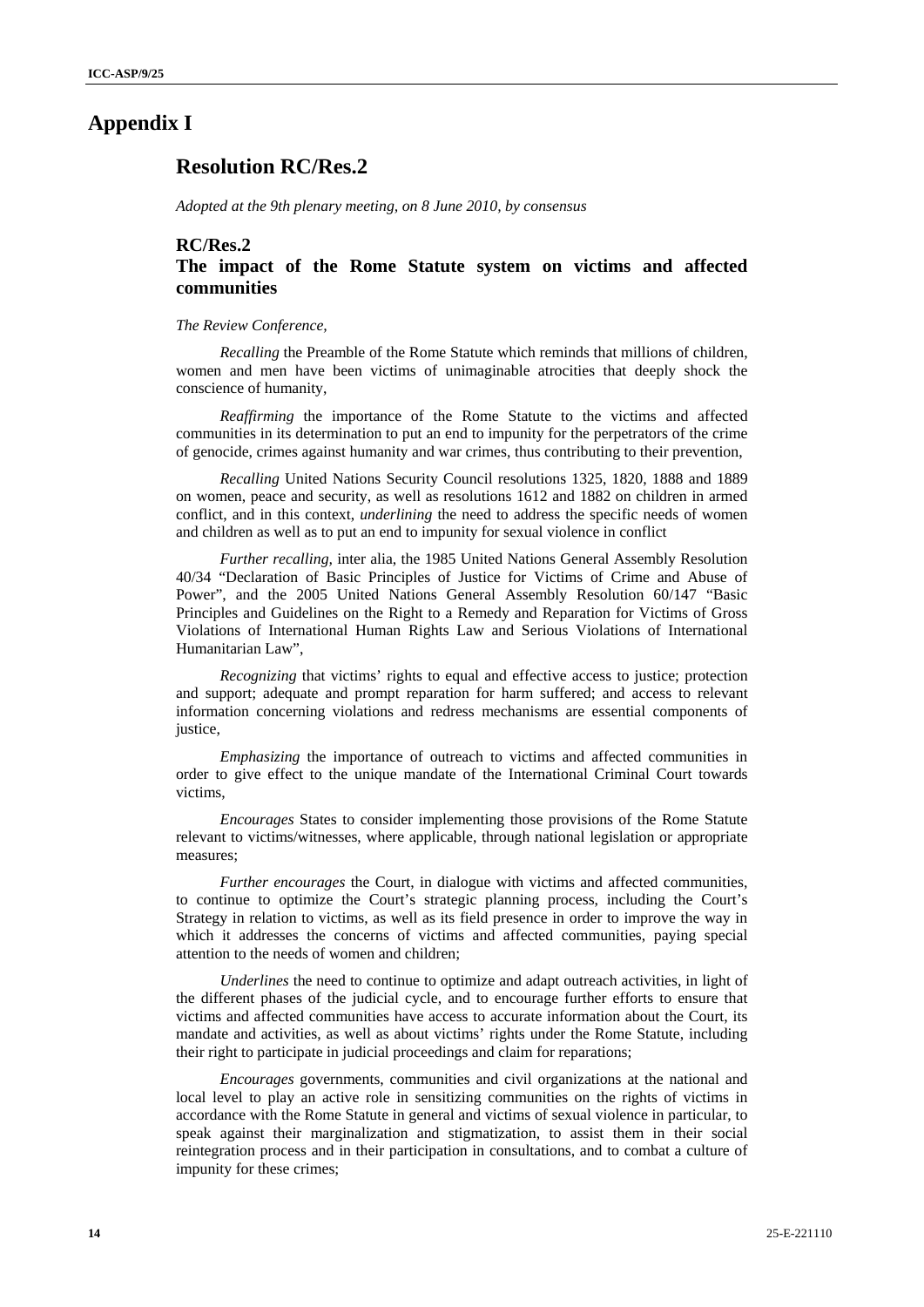*Expresses its appreciation* to the Board of Directors of the Trust Fund for Victims for its continuing commitment towards easing the suffering of victims;

*Stresses* the importance of an ongoing dialogue between the Secretariat of the Trust Fund for Victims, the Court and States Parties, with a view to ensuring the transparency of the management of the Trust Fund and its Secretariat and *further stresses* the importance in this regard of regular exchanges with the international community, including donors and civil society, so as to promote the activities of the Trust Fund and contribute to its visibility;

*Calls upon* States Parties, international organizations, individuals, corporations and other entities to contribute to the Trust Fund for Victims to ensure that timely and adequate assistance and reparations can be provided to victims in accordance with the Rome Statute, and *expresses its gratitude* to those that have done so.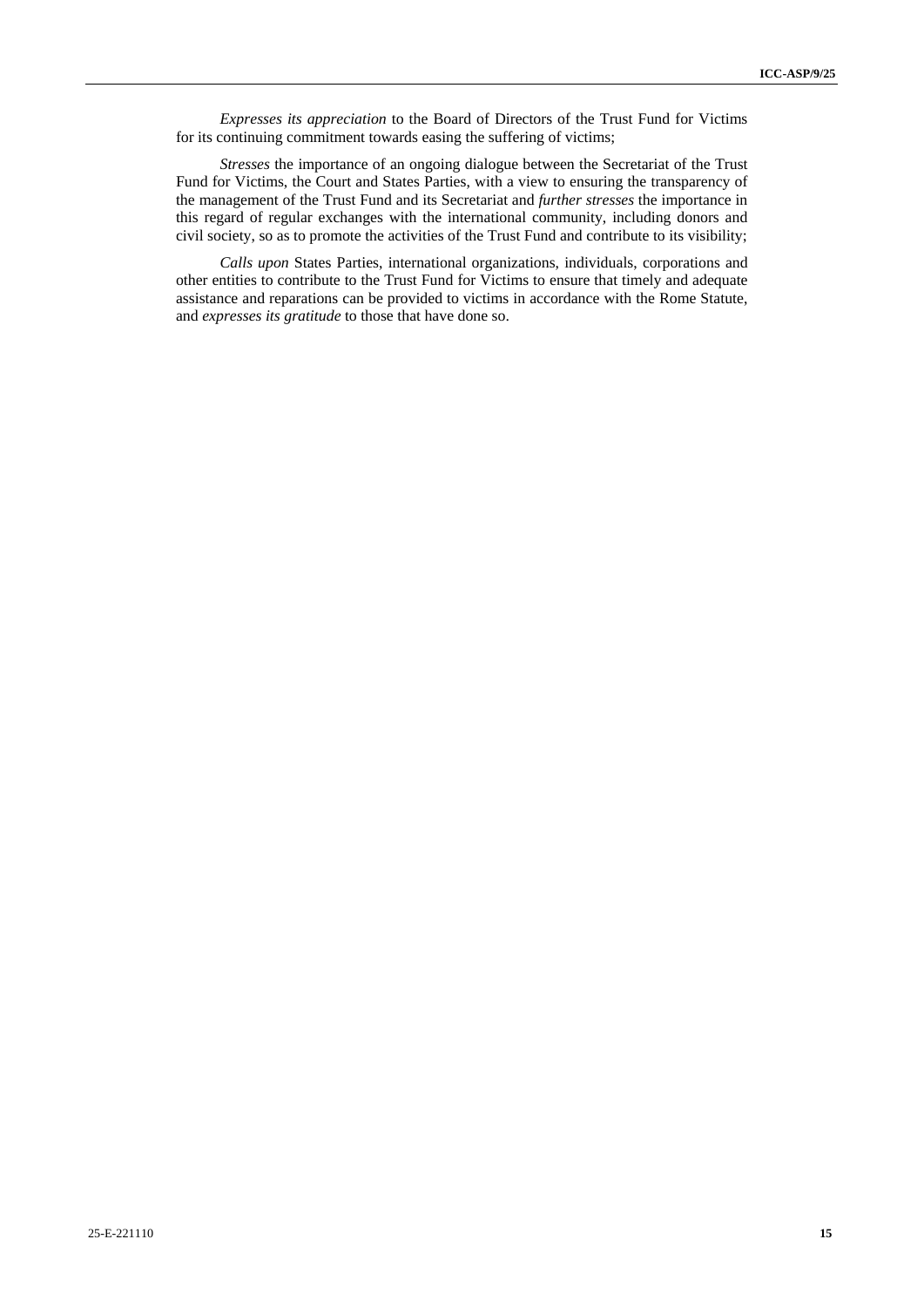## **Appendix II**

## **Informal summary by the focal points**

## **A. Introduction**

1. At its fifth plenary meeting, held on 2 June 2010, the Review Conference conducted a stocktaking exercise on the issue of Impact of the Rome Statute system on victims and affected communities on the basis of the template that had been adopted by the Assembly of States Parties at its resumed eighth session<sup>1</sup>, its updated version<sup>2</sup> and the discussion paper<sup>3</sup>.

2. The co-focal points Finland and Chile delivered the opening remarks expressing their gratitude to those who participated in the preparatory work in a constructive and result oriented manner.

## **B. Keynote Speech by Ms. Radhika Coomaraswamy, Special Representative of the United Nation Secretary-General for Children and Armed Conflict**

3. Ms. Coomaraswamy underlined the important role of the International Criminal Court in helping break the silence of victims who have suffered the most serious crimes of concern to the international community. She further emphasized that breaking the silence was a first act of healing. She embraced the Rome Statute for having created a conceptual clarity by defining the details of war crimes, such as conscripting or enlisting child soldiers and having established provisions for rehabilitation and reparations.

4. She emphasized that the right of victims to participate in various stages of the proceedings before the Court was one of the more innovative aspects of the Rome Statute. She stressed that as long as the due process rights of the defendant are protected, and the Victims Participation and Reparation Section is allowed to assist victims with the organization of their legal representation before the Court, this was truly a positive step forward.

5. Ms. Coomaraswamy also referred to the difficult challenge of ensuring the safety of victims who testify as witnesses and victim participants; she noted with satisfaction different measures adopted by the Court in this respect.

6. Ms. Coomaraswamy underlined that justice must also mean reparation and rehabilitation of victims. In this respect, she referred to the Trust Fund for Victims, observing that its role was not only to provide Court ordered reparation, but also psychological and physical rehabilitation and financial support. She encouraged the strengthening of international efforts to develop its capacity and in this regard, she called upon all States Parties to support the Trust Fund to the fullest.

7. With regards to the situation of children in armed conflict in particular, she underlined that strengthening the community of a child victim is extremely important also in the post-conflict rehabilitation period. Reintegration of child soldiers back into their communities is essential for them to have a future, and she recommended that the Trust Fund for Victims focuses on this issue. In addition, she stressed the establishment of a gender sensitive programme was also a matter of urgency.

## **C. Panel discussion**

8. Panelists had been invited to address three of the Rome Statute's key precepts concerning victims and affected communities, along with their associated challenges:

 Previously issued as RC/ST/V/1.

<sup>&</sup>lt;sup>1</sup> Official Records ... Resumed eighth session ... 2010 (ICC-ASP/8/20/Add.1), part II, ICC-ASP/8/Res.9, annex I.

 $2$  RC/ST/V/INF.1.

 $3$  RC/ST/V/INF.4.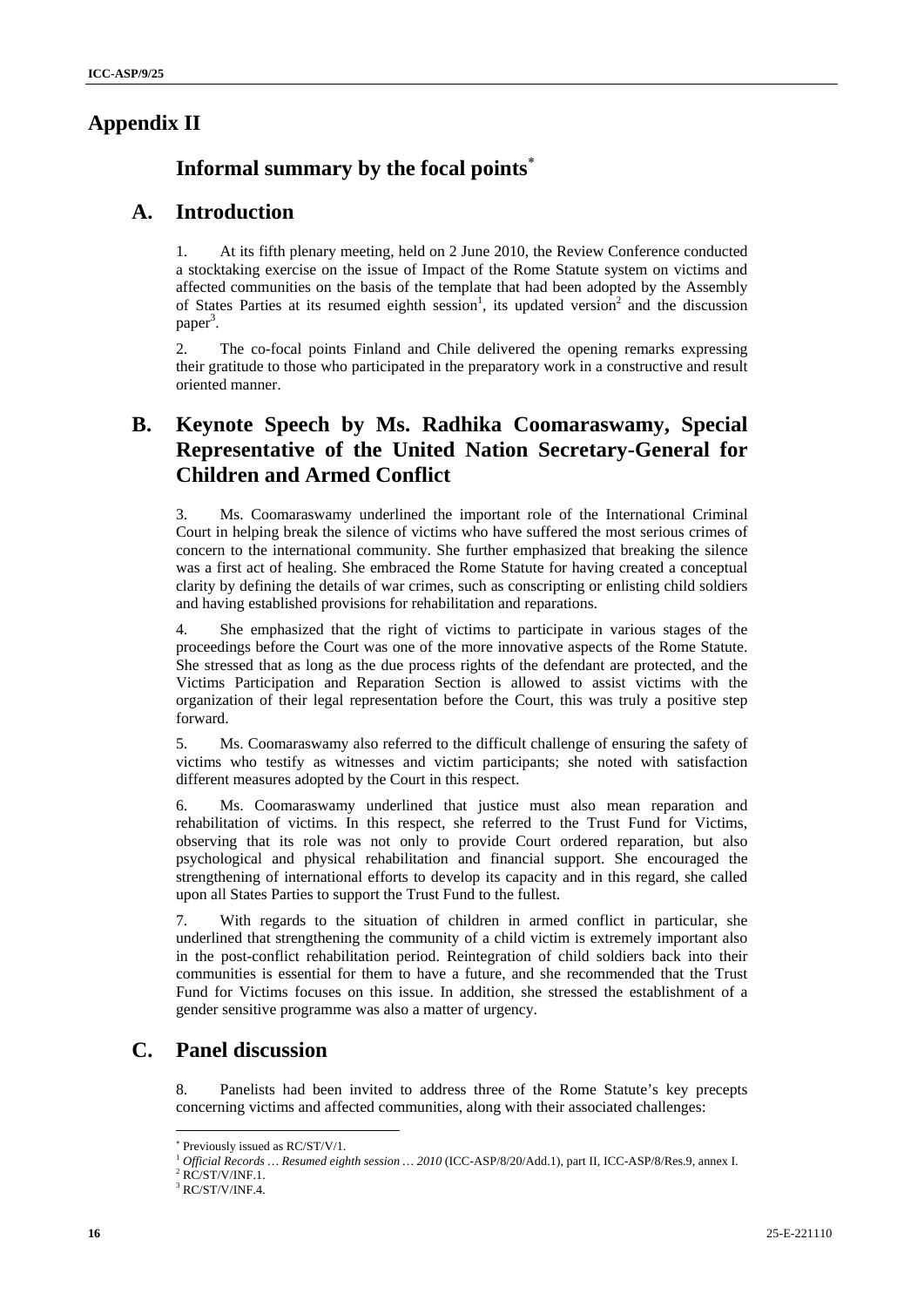(a) Victim participation and reparations, including protection of victims and witnesses;

- (b) The role of outreach; and
- (c) The role of the Trust Fund for Victims.
- 9. The panelists were:

Ms. Justine Masika Bihamba, co-founder and coordinator of Synergie des Femmes pour les Victimes des Violences Sexuelles;

(b) Ms. Elisabeth Rehn, Chairperson of the Board of Directors of the Trust Fund for Victims;

(c) Ms. Carla Ferstman, Director of Redress;

(d) Mr. David Tolbert, President of the International Center for Transitional Justice;

- (e) Ms. Binta Mansaray, Registrar of the Special Court for Sierra Leone
- (f) Ms. Silvana Arbia, Registrar of the International Criminal Court

10. The panel was moderated by Mr. Eric Stover, Faculty Director of the Human Rights Center of the University of California, Berkeley.

### **1. Victim participation and reparations, including protection of witnesses**

11. The moderator opened the discussion by asking each panelist why victims' participation is so important and what the Court has done to encourage it.

12. The panelists agreed on the importance of victims' participation and the need to reinforce the position of victims as the stakeholders and beneficiaries of the Rome Statute.

13. Ms. Arbia observed that the Rome Statute was a landmark in strengthening victims' rights by codifying their right to participation. She confirmed that this right is now a reality. To date 2.648 victims have submitted applications for participation and 770 have been authorized to participate in the proceedings. She indicated that the experience made victims feel that they can contribute to the establishment of the truth and that their suffering is acknowledged. She further indicated that in many national legal systems, the only role for victims in criminal proceedings is as witnesses, whereas the Rome Statute enables victims to participate in proceedings, meaning that they can present their views, as well as express their concerns directly to the judges where their interests are affected.

14. Ms. Ferstman pointed out that before the International Criminal Court victims of the most serious crimes have mainly been spoken about, however, now they can speak for themselves. She added that the development of the case law recognizes former child soldiers as victims instead of perpetrators and allows them to participate in the proceedings. She further underlined the importance of identifying specific groups, such as women's associations in situation countries, so that victims can be supported in their efforts to access legal representation at the ICC through people they know and can trust – and in that light, also highlighted the need to support intermediaries in terms of the services they provide to victims trying to participate.

15. Mr. Tolbert highlighted the fact that the Rome Statute has moved the victims from the periphery to the heart of proceedings which was a revolutionary development in international criminal justice should be celebrated. At the same time, however, this presented a number of challenges. He equally emphasized the importance of giving victims a voice in criminal proceedings, stressing that victims' participation was significant not only for the victims themselves but also for the historical record and legacy of the Court, as well as for the international criminal justice system, in general.

16. Ms. Rehn spoke about victims' expectations and highlighted specific problems faced by victims in their daily lives. In particular, she referred to women suffering from sexual violence as a tactic of war, as well as from stigma when returning back to their communities. She underlined the importance of encouraging women to participate and thereby ensuring outcomes that are beneficial to them.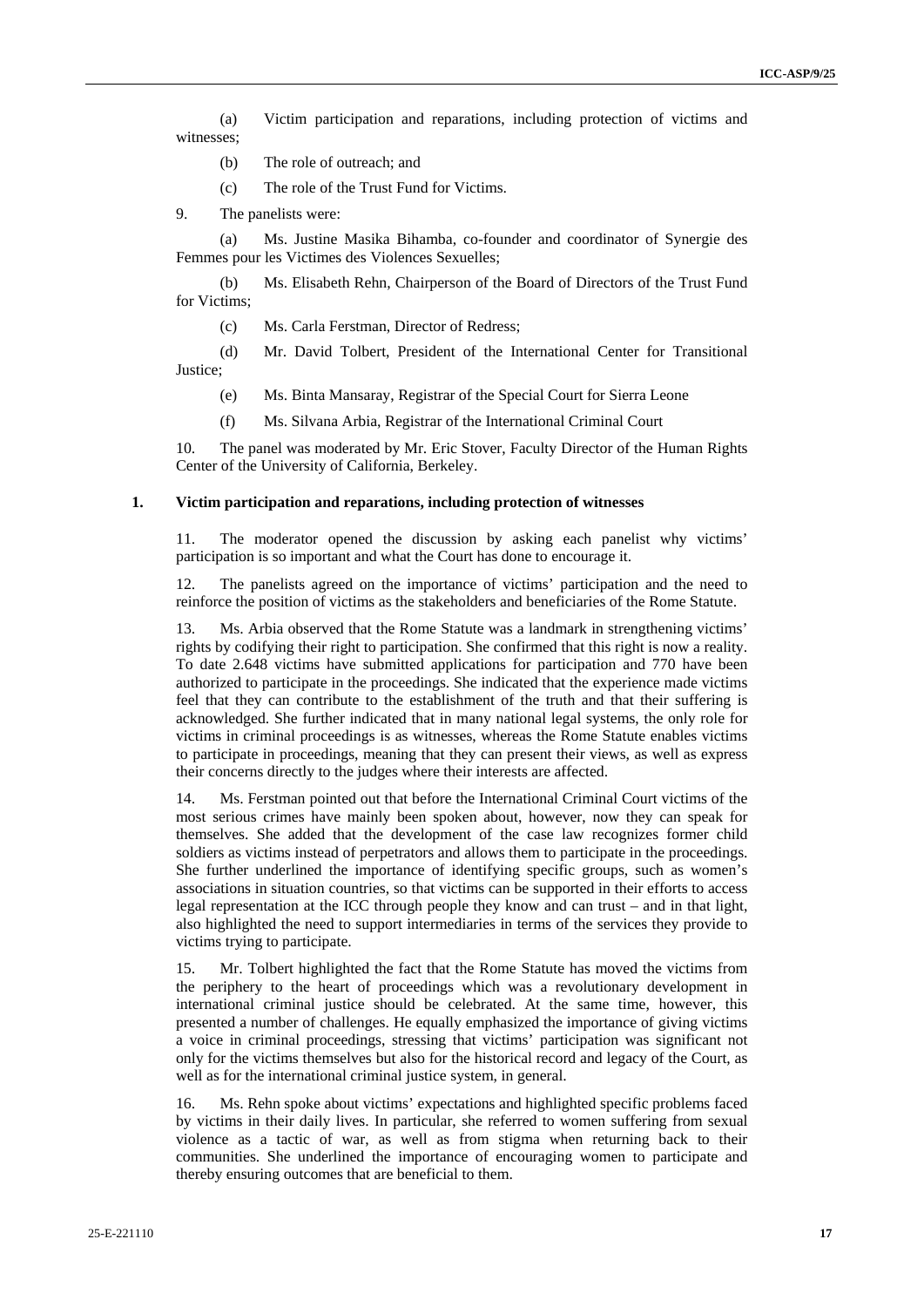17. Introduced by the moderator as the eyes and ears on the ground, Ms. Masika Bihamba expressed her concerns regarding the lengthy procedures, as well as the low number of victims admitted as participants in the proceedings compared to the number of victims who have applied. She indicated that traumatization resulting from the crimes committed against women was a serious problem and the fact that they often had to live aside by those who attacked them could worsen the traumatic situation. She added that the community expected that reparations should appropriately respond to these concerns.

18. It was highlighted that in order to strengthen the position of victims, and informing them of their rights, as well as to narrow the geographical distance between the Court and the victims, it was crucial that they were informed by the Court about their right to participate, including comprehensive information about the nature and scope of their rights under the Rome Statute and the Rules of Procedure and Evidence.

19. With regard to the access to legal representation, it was indicated that major challenges were the lack of sufficient financial means as well as communication problems, the latter resulting from the fact that legal representatives were usually not located in the same country as the Court and that they conducted their activities in cities, at a far distance from many victims living in remote areas. In this connection, it was observed that grassroots groups could play a more important role in assisting legal representatives to take instructions from clients, as well as helping victims understand more fully the Court's legal procedures.

20. Regarding the complex nature of the application process in submitting the required documents that prove the entitlement to victim status, it was suggested setting up a timeframe for the application process. It was also observed that avoiding frustration from the side of victims, who wished to participate in proceedings, was a major challenge to be addressed. In addition, assistance at grassroots level could prove helpful also in this respect.

#### *Victim and witness protection*

21. The panelists highlighted the fundamental importance of ensuring appropriate protection of victims and witnesses.

22. Ms. Arbia recalled that victims' rights under the Statute are not limited to participation in proceedings before the Court, but also include the rights to be protected and to be awarded reparation. She emphasized that adequate protection of victims is a prerequisite for their participation in proceedings as victims or witnesses; it was thus crucial that the process of enabling victims to apply for participation could be done in a safe and secure environment so as not to put them at risk. In this context, Ms. Arbia further highlighted the importance of cooperation in ensuring protection and confidentiality for participating victims, as well as the need to put in place domestic measures with a view to strengthening complementarity, which is a core principle of the Rome Statute.

23. Mr. Tolbert observed that his experience in international *ad hoc* tribunals had revealed that confidentiality was a key issue in order to ensure appropriate protection of witnesses. Moreover, a robust relocation programme for witnesses should be set up so as to guarantee relocation to a safe place should their lives be at risk due to their interaction with the Court if they were to return to their respective countries. In this respect, he underlined the need for States to enter into witness relocation agreements with the Court. He stressed that these protection measures needed to be implemented professionally and that the Court could gain expertise through cooperation with States and other international tribunals who could share their experience in this area. He further noted that the Court's presence on the ground was very important in order to ensure victims' protection, recalling that a number of field offices had already been established. In addition, coordination between the different organs and units of the Court was essential.

24. In addition, Ms. Masika Bihamba pointed to the importance of protecting intermediaries who could be the targets of attacks because of their assistance to the Court.

#### **2. The role of outreach**

25. The panelists underlined the importance of a robust outreach programme in order to make the Court better known, understood and reachable for the affected populations.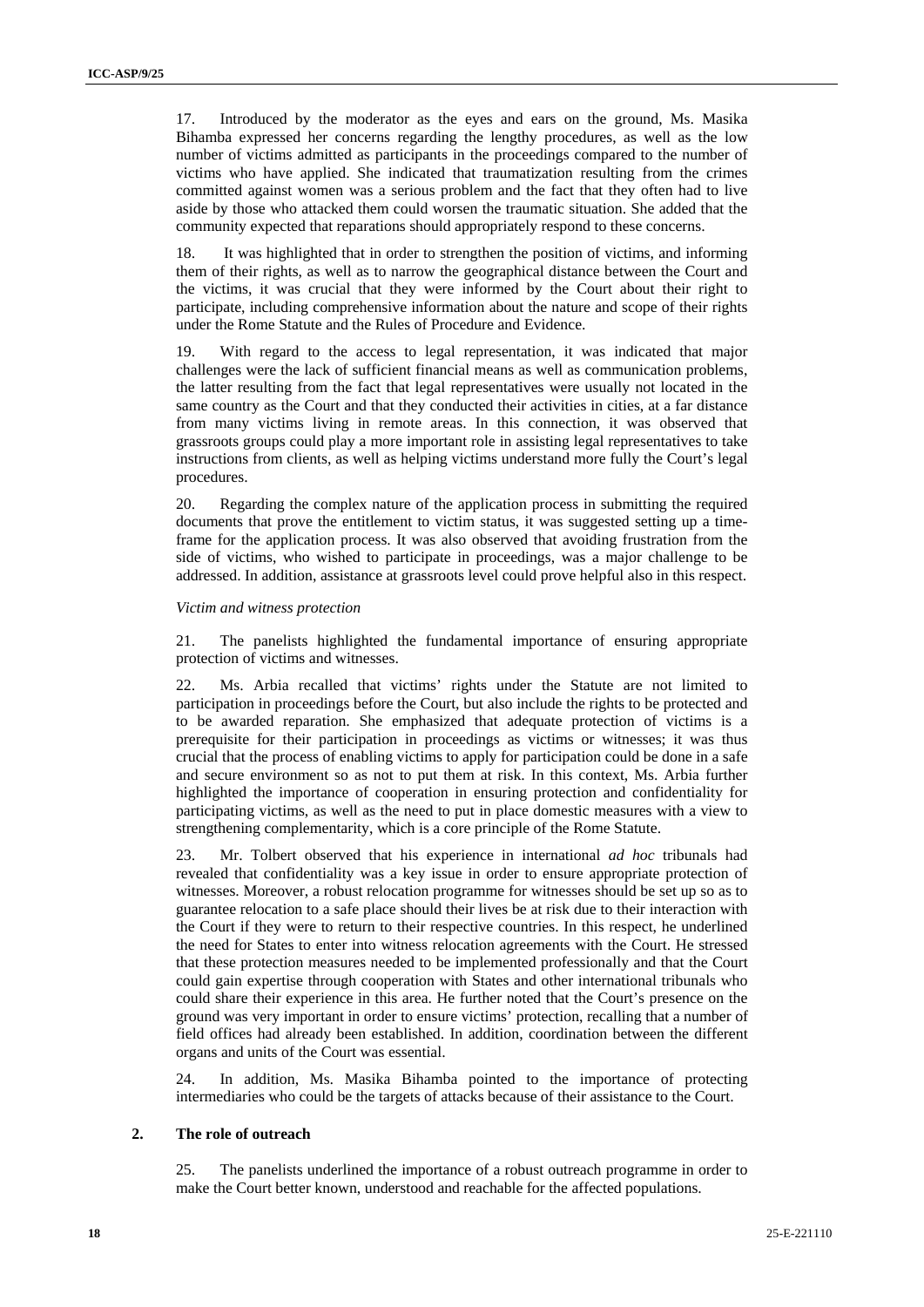26. Ms. Arbia explained that the Court's outreach programme was a two-way communication between the Court and affected communities, which also helped to inform the Court on specific situation related circumstances. She observed that the programme was established to make judicial proceedings accessible to victims and affected communities in countries where the Court operated, through the dissemination of information that was tailored to the specific geographical and cultural background of victims, as well as to the crimes they had suffered. She emphasized that intermediaries, such as religious or community leaders, played a crucial role in reaching victims. She further stressed the importance of starting outreach activities at an early stage, referring to the successful missions of outreach teams in Kenya that had been undertaken even before the commencement of investigations. In addition, she underlined the importance of having recourse to modern means of communication so as to ensure effective outreach.

27. Mr. Tolbert referred to Court's outreach activities as building on the work done in this field by the International Criminal Tribunal for the Former Yugoslavia (ICTY), the International Criminal Tribunal for Rwanda (ICTR), and hybrid tribunals, such as the Special Court for Sierra Leone (SCSL). Recalling the experience of the ICTY, he indicated that it was only when the Tribunal realized that they did not have much impact on the ground and that there were misconceptions of its role that the interaction with victims' groups and communities started under his direction. At that time, the term outreach was established and activities ensuring the understanding of the Tribunal's activities were gradually developed. Mr. Tolbert highlighted that outreach is not a panacea, but that it can be very powerful for victims and help to make the Court meaningful in a concrete way.

28. Ms. Mansaray highlighted that most of the challenges identified during the panel discussion could be addressed through a robust outreach programme. She highlighted the importance of reaching the most vulnerable groups of population, particularly children and women, through information that is specifically targeted so as to take their needs into consideration. She noted that cooperation with local NGOs can be very useful to this end. She also pointed out that outreach should not only focus on victims' rights, but also on fair trial rights of the defendant, as this is the way that the trials can be understood to be fair and balanced, thus facilitating the acceptance of the eventual outcome of the proceedings. Finally, she observed that managing the expectations of victims, of whom only a very limited number would be able to participate in Court proceedings, was another critical challenge the Court faced with regard to victims' participation. Otherwise, these unrealistic expectations, when not met, could negatively affect the way victims perceived the Court and international criminal justice in general.

29. As regards the situation in the Democratic Republic of the Congo, Ms. Masika Bihamba expressed concerns about the fact that to date, despite the Court's establishment of a field office in Bunia, the Court's activities, as well as its support to civil society involved in raising awareness of the Court in communities, still needed to be improved in order to meet victims' expectations.

30. Several panelists stressed that adequate funding is a prerequisite for effective outreach activities and called upon States Parties to support the Court to fulfill its mandate in this regard.

### **3. The role of the Trust Fund for Victims**

31. Ms. Rehn explained that the main functions of the Trust Fund for Victims were to provide physical rehabilitation, psychological assistance and material support. She noted that considerable progress has already been achieved. Thirty-four programmes were currently in place in the eastern Democratic Republic of the Congo, in northern Uganda, and in the near future in the Central African Republic, all reaching approximately 42,000 individuals as direct beneficiaries and close to 200,000 benefiting indirectly from the Fund. However, she expressed concern about insufficient financial means available to the Fund and therefore called upon States to increase their contributions to the Trust Fund, which largely depended on voluntary contributions. It was generally agreed that more funding should be made available in order to ensure a meaningful assistance to victims.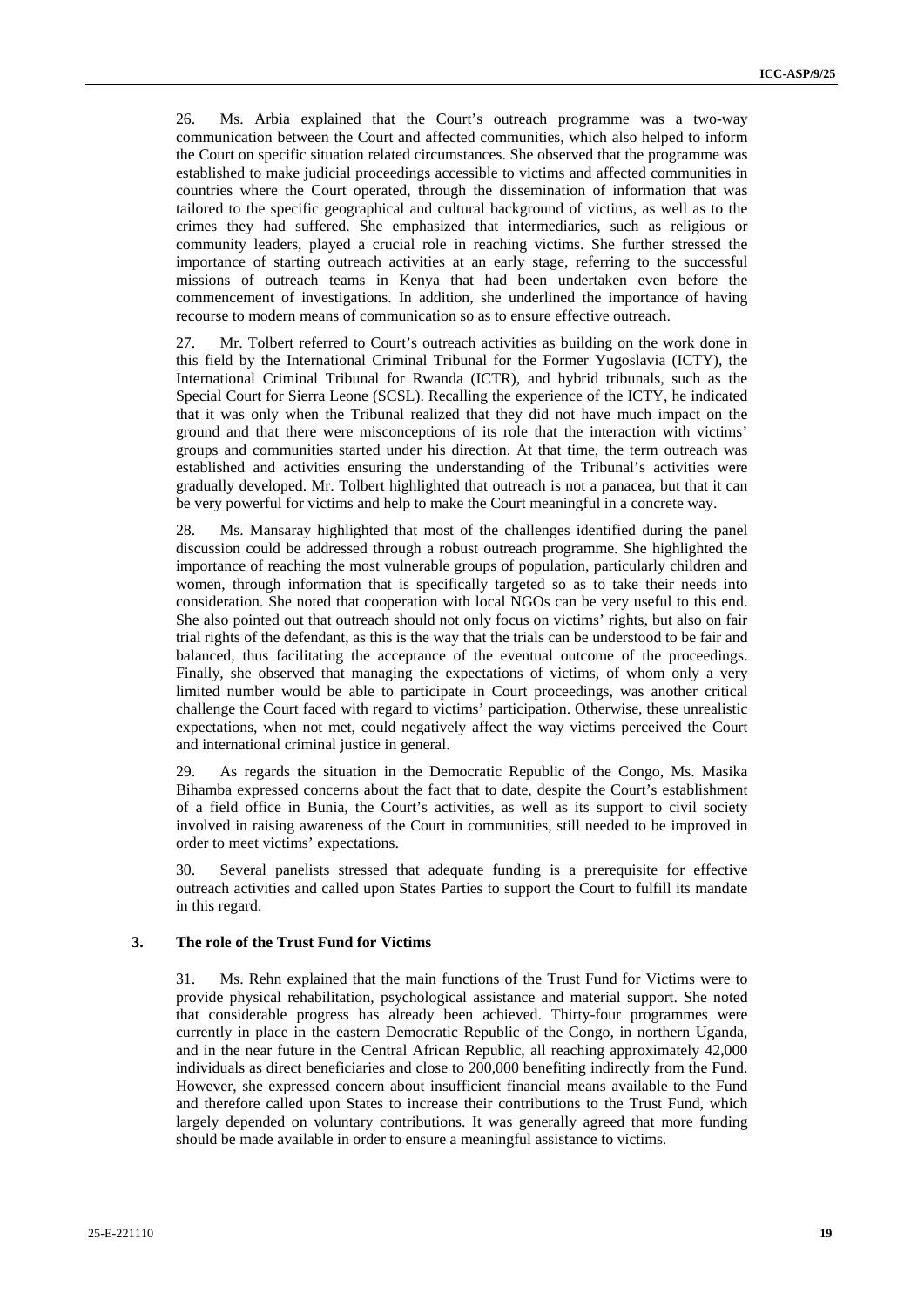32. Ms. Masika Bihamba pointed to the importance of implementing specific measures to support women who had become victims of sexual crimes and consequently often suffered from trauma and stigmatization. In her view, such assistance to date has been insufficient and should not be limited to financial aid. She further observed that her organization based in Democratic Republic of the Congo assisted women in finding a job and integrating them into a local community.

33. Ms. Ferstman underlined that the Trust Fund for Victims formed the reparative part of the Court and should be regarded as an integral part of the Rome Statute system. In concrete terms, she urged States to contribute to the Trust Fund so as to increase its resources, as well as to take measures allowing the freezing and seizure of the assets of perpetrators so they can also be injected into the TFV. She further highlighted that the adoption of national measures was crucial in order to complement the Court's activities in support of victims. Ms. Arbia also reaffirmed the importance of complementarity in this regard.

### **D. Interactive segment between panelists and delegations**

34. The interventions of States and stakeholders reaffirmed the importance of the role given to victims under the Rome Statute system. In addition, many delegations presented concrete proposals on how to further enhance the Court's activities in strengthening the position of victims in the three main areas under discussion.

35. One delegation underlined the important role of field offices in ensuring adequate victims' protection and participation, as well as outreach, noting that activities have to be coordinated; this presence was important in order to facilitate all operations of the Court, including investigations. Another delegation pointed to the potentially increasing role NGOs could play in the future outreach activities of the Court.

36. A detailed proposal was put forward to further improve victims participation based on experience at the national level; measures include establishing offices of judicial information, a prosecutor being in charge of direct contacts with victims, special judicial support programme, including teams of social workers, and teams supporting victims' groups. Civil society could also perform some of these activities. In addition, the same delegation proposed measures to promote access to compensation and reparation mechanisms to include to education, employment and recognition and commemoration of victims.

37. One international organisation emphasized the importance to appropriately address the victims' "right to know" what has happened to their loved ones, noting that the work carried out by the ICC, including forensic investigations and exhumations, could be particularly valuable and relevant in this regard.

38. One question was posed as to the lessons learned from the experience of the International Criminal Tribunal for the former Yugoslavia with regard to cases where women who suffered sexual crimes were facing the perpetrators in the Court room. In this connection, Mr. Tolbert observed that in order to protect the interests of women and children who are testifying as witnesses, a sensitivity training programme for prosecutors and judges is essential. Moreover, the possibility of remote testimony should be granted.

39. One question was raised as to the possible role States could play in developing a policy regarding reparations. Ms. Arbia noted that to date, the Court has not yet awarded any reparations; at the same time she agreed that States could play a role in this process.

40. One delegation enquired on the financial support available to help implement protection measures at the national level. Ms. Arbia explained that a new arrangement had been created for the relocation of witnesses, namely a tripartite agreement between the Court, the contributing State and the State of relocation.

41. As regards the Trust Fund for Victims, a proposal was made to confer an additional task on the Trust Fund, namely to guide and counsel States willing to improve and strengthen their system of reparations, for example, by adopting guidelines or a code of conduct.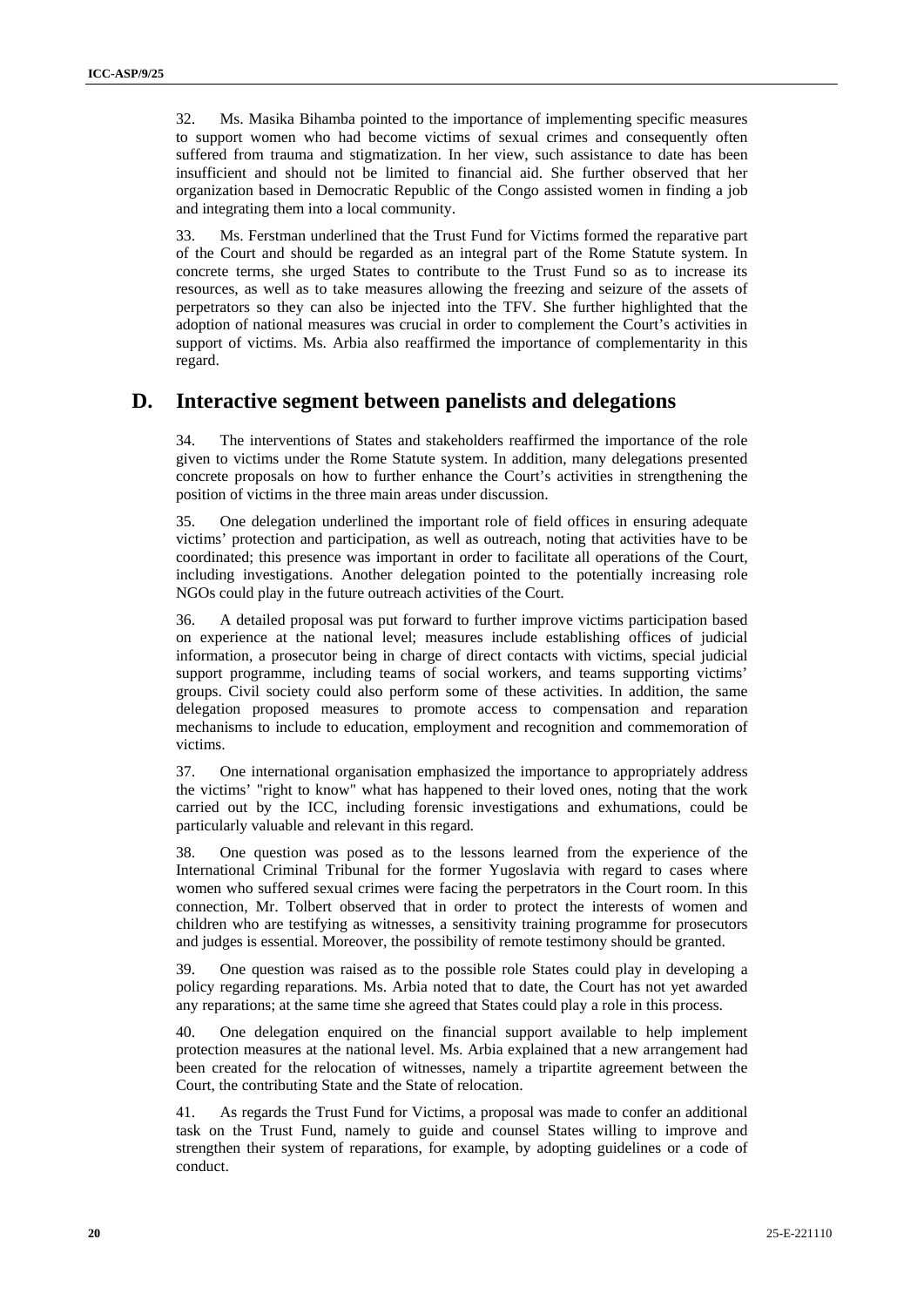42. In general, the need to support the Court and the Trust Fund for Victims with sufficient financial means was underlined.

## **E. Conclusions**

43. The panel was concluded by preliminary conclusions drawn by the moderator addressing achievements, challenges and proposals for the way forward.

#### **1. Achievements**

44. The Court, States Parties and Civil Society have recognized and vigorously reaffirmed the importance of victim-related provisions and the innovative mandate of the Rome Statute.

45. The Court is taking its mandate seriously and has developed a strategy to increase victim participation. This is manifest in the number of victims who have applied and participated in the proceedings before the Court.

46. Outreach activities have been intensified and special focus programs have been developed.

47. The Trust Fund is up and running and its programmes have been welcomed by victims and are making a clear impact.

### **2. Challenges**

48. Victims still lack sufficient information about the Court and its procedures.

49. This is particularly true for women and children who, for a variety of reasons, are unable to access information about the Court. This also applies to people living in remote areas.

50. Because of this information gap, many victims have unrealistic expectations of the process and reparations.

51. Security is clearly a concern for victims and witnesses who have interacted with the Court.

52. The role of intermediaries still remains unclear.

53. Visibility and resources for the Trust Fund are still limited.

#### **3. The way forward**

54. The Court needs to find creative ways to strengthen its two-way dialogue with victims and affected communities.

55. The Court's outreach activities need to be further optimized and adapted to the needs of victims.

56. A specific policy needs to be developed for addressing the needs of women and children.

57. More protective measures are needed for victims and witnesses.

58. A comprehensive policy towards intermediaries should be finalized by the Court and implemented.

59. Field operations should be reinforced and linked to strategic planning and the allocation of resources.

60. The Trust Fund should be congratulated for conducting a monitoring and evaluation program of its current project and encouraged where prudent to increase its visibility.

61. Finally, the Court and its staff cannot walk this road alone. They need the Stewards of the Court—the State Parties—to continue their commitment, support, and leadership.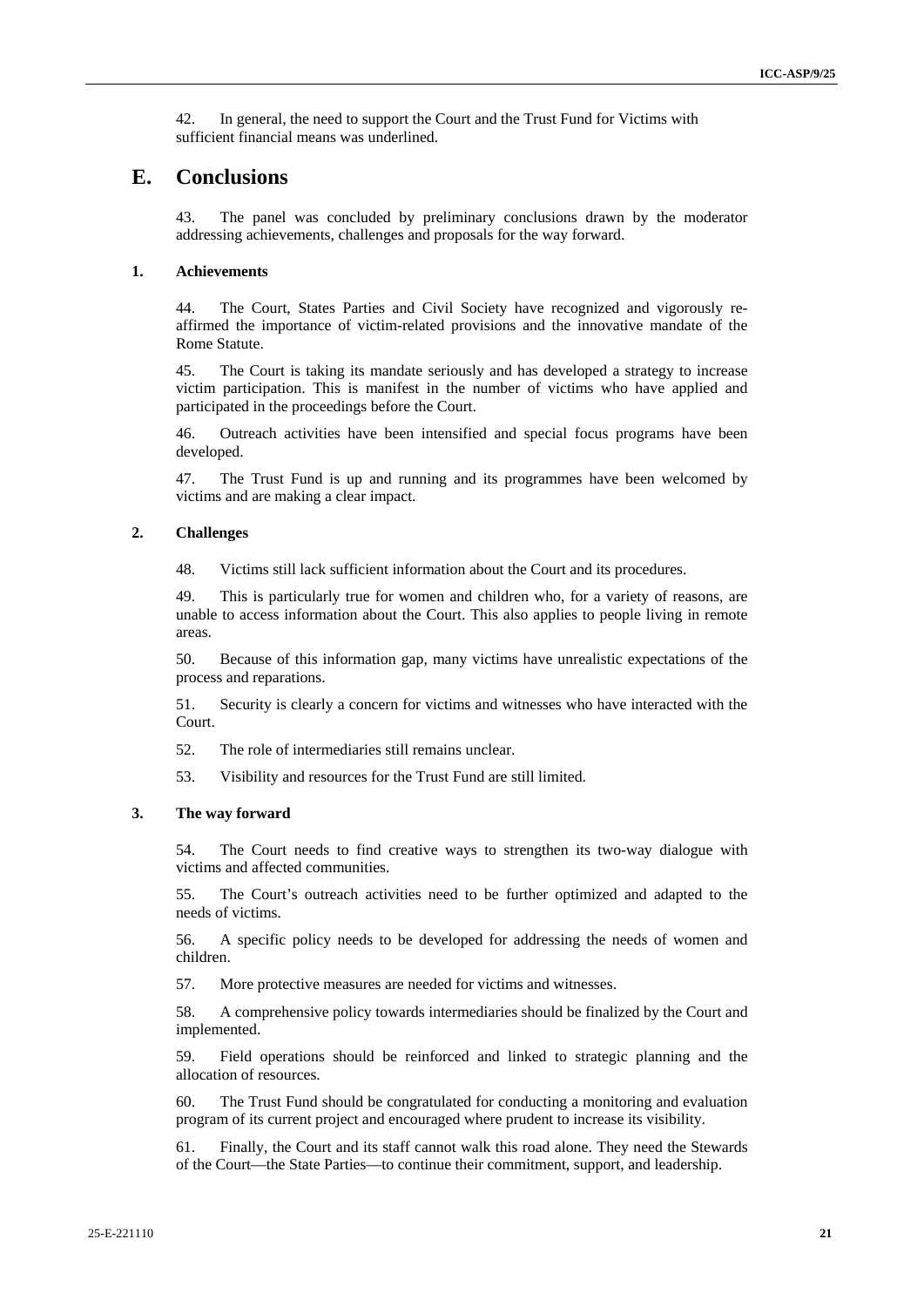### **Appendix III**

### **Discussion paper**<sup>\*1</sup>

### **A. Introduction**

1. Attention to the concerns of victims of mass violence has grown significantly since the first major international war crimes trials at Nuremberg and Tokyo, where the voices of victims were largely absent. Regional human rights bodies, such as the European Court for Human Rights and the Inter-American Court, have developed *effective remedies* that States are obligated to provide to victims of serious violations of international human rights. These procedural and substantive rights also have been codified in two important United Nations declarations<sup>2</sup> and the Rome Statute of the International Criminal Court (hereafter "the ICC".

2. The Rome Statute, which provides the legal underpinning for the ICC, gives victims an innovative role as witnesses, participants and beneficiaries of reparations. In doing so, the ICC recognizes that it has "not only a punitive but a restorative function" reflecting the "growing international consensus that participation and reparations play an important role in achieving justice for victims."3

3. Despite the Court's many achievements in its eight years of operation, it still faces numerous challenges in its efforts to uphold and promote the rights of victims. Moreover, the 111 States Parties to the Rome Statute could play a more active role assisting the ICC in its efforts, as well as initiating and promoting programs at the national level to improve access of victims and affected communities to justice and reparations. To that end, this paper examines three of the Rome Statute's key precepts concerning victims and affected communities – along with their associated challenges:

(a) The importance of recognizing victims' rights to justice, participation, and reparation, including nationally, and particularly for specific groups of victims (e.g., women and children) in situation countries;

The contribution of the Trust Fund for Victims toward individual dignity, healing, rehabilitation, and empowerment, and areas in which its work could be enhanced, including obtaining more funds; and

The role of outreach in enhancing victims' knowledge of their legal rights and calibrate their expectations of obtaining justice.

 Previously issued as RC/ST/V/INF.4.

<sup>&</sup>lt;sup>1</sup> This discussion paper was researched and written by Eric Stover, Camille Crittenden, and Alexa Koenig (University of California, Berkeley), Victor Peskin (Arizona State University), and Tracey Gurd (Open Society Justice Initiative) in coordination with the focal points (Finland and Chile) on this stock-taking topic and in consultation with a wide range of civil society actors and victims representatives, as well as the Court.<br><sup>2</sup> These principles found expression in instruments such as the *United Nations Declaration of Basic Principles of* 

*Justice for Victims of Crime and Abuse of Power* (1985), available at: http://www.un.org/documents/ga/res/40/a40 r034.htm, and the *United Nations Basic Principles and Guidelines on the Right to a Remedy and Reparations for Victims of Gross Violations of International Human Rights Law and Serious Violations of International Humanitarian Law* (2005), available at http://www2.ohchr.org/english/law/remedy.htm. 3

<sup>&</sup>lt;sup>3</sup> See *Report of the Court on the Strategy in Relation to Victims*, document ICC-ASP/8/45, 10 November 2009, Introduction, available at http://www.icc-cpi.int/iccdocs/asp\_docs/ASP8/ICC-ASP-8-45-ENG.pdf (hereafter "*Strategy in Relation to Victims*").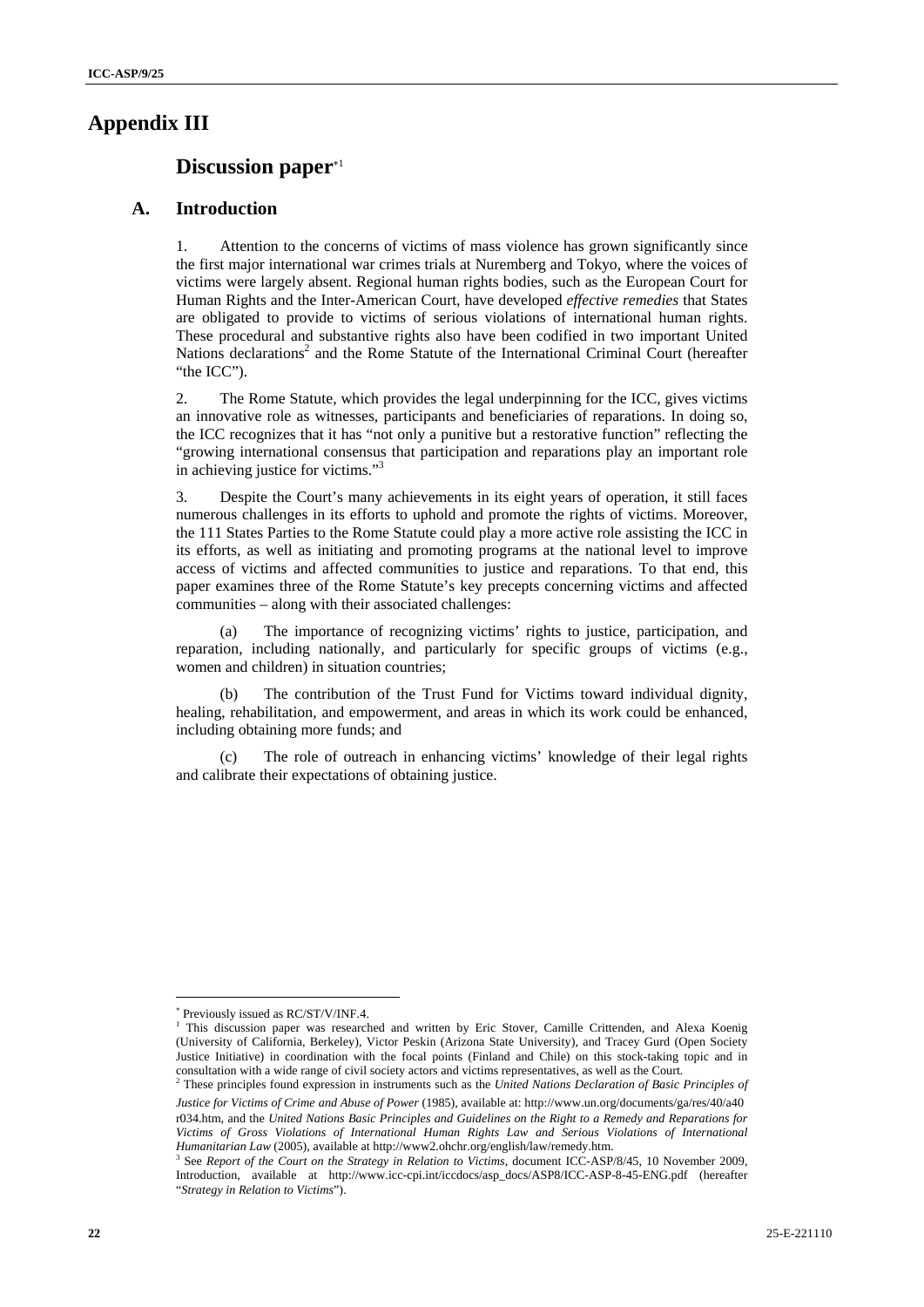### **B. Victims and affected communities in the Rome Statute system**

4. The ICC Rules of Procedure and Evidence define "victims" as "natural persons who have suffered harm as a result of the commission of any crime within the jurisdiction of the Court." Victims may also include "organizations or institutions that have sustained direct harm to any of their property dedicated to religion, education, art, or science or charitable purposes, and to their historic monuments, hospitals and other places and objects for humanitarian purposes."4 Victims can interact with the Court in distinct ways including as victim participants, witnesses, applicants or recipients of reparations, or individuals who otherwise communicate with the prosecutor or the Court regarding specific situations.<sup>5</sup>

5. While neither the Rome Statute nor the ICC's procedural rules explicitly define the term "affected communities", these communities are understood to include direct victims of war crimes and crimes against humanity, as well as a broader population or group which has been the collective target of an attack as defined in the definition of crimes within the Court's jurisdiction, and may share a common experience of victimization. Since reparations may be granted collectively, it is also useful to consider how certain crimes, such as conscripting and enlisting children in hostilities, can affect specific populations or groups as a whole. In this regard, the successful reintegration and rehabilitation of former child combatants may be dependent on reparations aimed at strengthening the security and cohesiveness of the family and community.

6. Three sections and units of the ICC (in addition to the Office for Public Counsel for Victims, Trust Fund for Victims, and the Office of the Prosecutor) have direct contact with victims and affected communities. The Victims Participation and Reparation Section of the Registry facilitates victim participation in proceedings before the Court, *inter alia*, by informing them of their rights, assisting in the application for participation, and organizing legal representation. Together with the Registry's Outreach Unit, the Section aims to improve awareness about the Court's work and educate affected communities about their legal rights. The Victims and Witnesses Unit is responsible for providing protection and support to witnesses and victims who appear before the Court, and others who are at risk on account of testimony given by such witnesses, including logistical arrangements and counseling. In addition, there are two semi-autonomous entities, the Office of Public Counsel for Victims and the Trust Fund for Victims. While the Office for Public Counsel for Victims offers legal support and assistance to victims and their legal representatives, the Trust Fund for Victims provides support to victims in the form of physical rehabilitation, psychological assistance, and material support and, if instructed by a chamber of the Court, may implement reparations awards following a conviction. The Trust Fund for Victims works with survivors and their communities as full-fledged partners in designing effective and locally relevant interventions.

 4 Rule 85, *Rules of Procedure and Evidence, International Criminal Court*, in *Official Records … First session … 2002* (ICC-ASP/1/3 and Corr.1), part II.A; available at http://www.icc-cpi.int/NR/rdonlyres/F1E0AC1C-A3F3- 4A3C-B9A7-B3E8B115E886/140164/Rules\_of\_procedure\_and\_Evidence\_English.pdf (hereafter *"Rules of Procedure and Evidence"*).

<sup>&</sup>lt;sup>5</sup> International Criminal Court, *Strategy in Relation to Victims*, above footnote 3.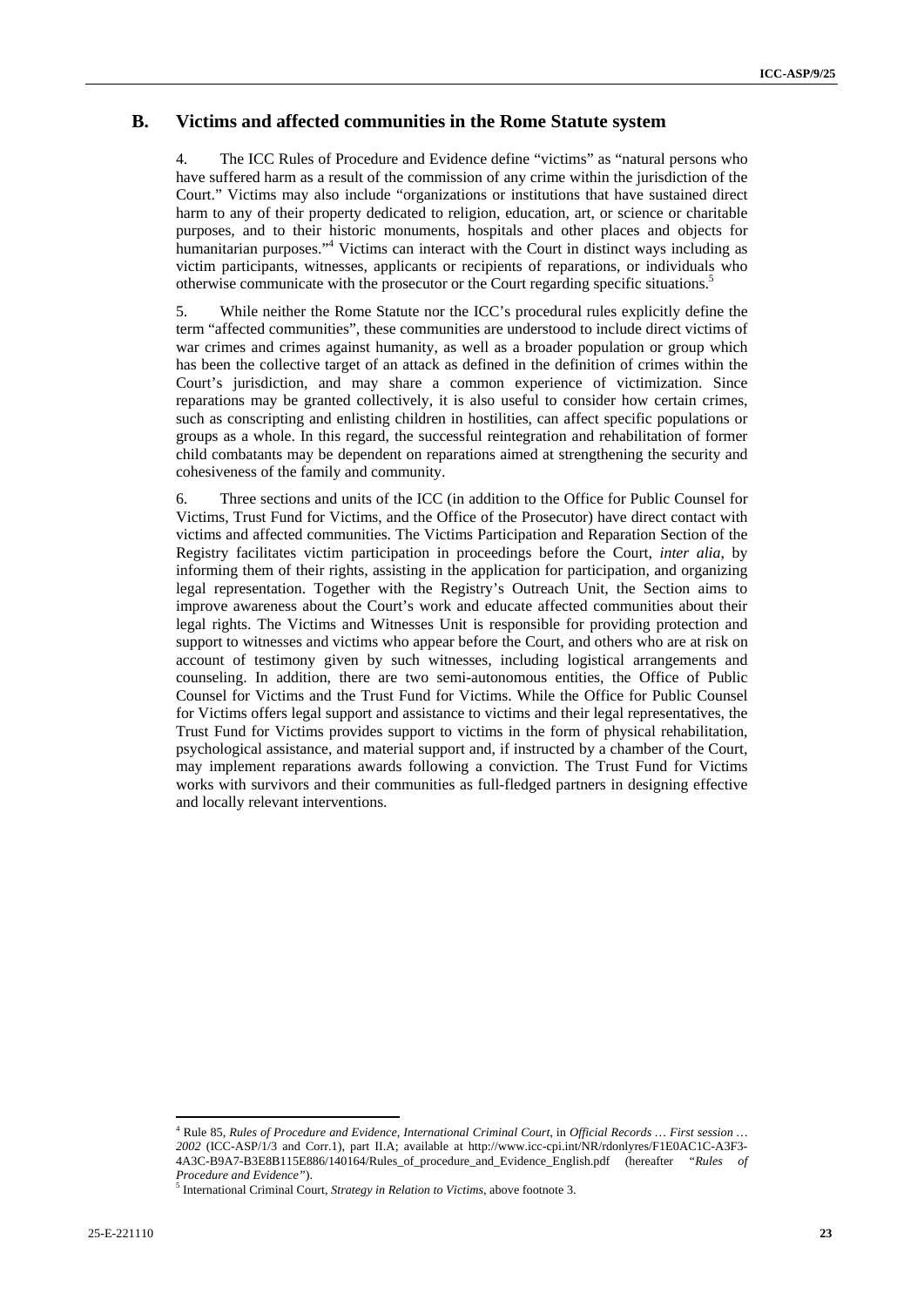## **C. Recognizing the rights of victims to justice, participation and reparation**

7. Article 68 of the Rome Statute enables victims to present their views and concerns to the court when their personal interests are affected, and "at stages of the proceedings determined to be appropriate by the Court and in a manner which is not prejudicial to or inconsistent with the rights of the accused and a fair and impartial trial." It also values "positive engagement with victims" and its implementation ensures that the "unique perspective" of victims will be actively brought into the justice process.<sup>6</sup> Rule 90 of the ICC's Rules of Procedure and Evidence allows victims to "be free to choose a legal representative" or to choose a common legal representative with other victims. Victim participation has increased significantly since the start of first trial: after a careful beginning with only four victims participating in the confirmation of charges hearing in the Lubanga case, there are now almost 350 victims admitted in the Katanga trial. Overall, victims have been actively participating in all cases before the Court.

8. Organizations such as Human Rights Watch have noted that active engagement of victims in proceedings can help make a crucial link between The Hague and affected communities and cultivate a "sense of investment in ICC proceedings."<sup>7</sup> Indeed, according to the Victims Rights Working Group (VRWG, a network of over 300 national and international civil society groups and experts), victims who have applied to participate in the ICC's processes see the ICC as having real and specific meaning for their hopes of accessing justice. Many victims who have participated directly in the ICC's proceedings have provided positive feedback, stating that they felt valued by having their concerns heard and welcoming the opportunity of being part of a larger judicial process.<sup>8</sup>

9. Though most victims participate through legal representatives acting on their behalf, three victim-participants have addressed the Court directly in the trial of Thomas Lubanga (who is charged with the conscription, enlistment and use of child soldiers in the conflict in the Democratic Republic of the Congo). In January 2010, a former schoolteacher who said he was beaten when trying to stop the conscription of his students, told the ICC that his court appearance "was an opportunity for us to be able to [tell] the world what happened … and ask for reparations if possible."<sup>9</sup> The legal representatives of victims also recognize that judges can benefit from the presence of victims in the courtroom as they can provide them with a "different picture" of the "reality of the situation." One legal representative in the Lubanga case noted that the testimonies of victims can help their own communities "understand that these young people who were in that group [of child soldiers] are not to be considered as criminals but as victims."10

10. However, the Court faces numerous challenges in its efforts to make participation meaningful for victims. Among the issues to be addressed are victims' need for clear information about the timeline of investigations and prosecutions, logistical and psychological support, legal representation, physical security, and the possibility of reparations.

<sup>&</sup>lt;sup>6</sup> International Criminal Court, *Strategy in Relation to Victims*, above footnote 3, at p. 1.<br><sup>7</sup> Unper Pickte Wetch, *Courting Wistony The Landwerk Istamational Criminal Co.* 

<sup>&</sup>lt;sup>7</sup> Human Rights Watch, *Courting History: The Landmark International Criminal Court's First Years*, 11 July 2008, at http://www.hrw.org/en/reports/2008/07/10/courting-history-0, at p.114 (hereafter "*Courting History*"). 8

Victims Rights Working Group, *The Impact of the Rome Statute System on Victims and Affected Communities*, 22 March 2010, at: http://www.vrwg.org/Publications/05/Impact%20of%20ICC%20on%20victims%20DRAFT%

<sup>2022%20</sup>march%202010%20FINAL.pdf, at pp. 14-15 (hereafter "*Impact of the Rome Statute System*"). 9 See Wakabi Wairangala, *Victim Tells Court His Village Wants Reparations*, 12 January 2010, available at http://www.lubangatrial.org/2010/01/12/victim-tells-court-his-village-wants-reparations/. 10 See Wakabi Wairagala, *Q&A with Luc Walleyn, Lawyer for Victims in Lubanga's Trial*, 13 January 2010,

available at: http://www.lubangatrial.org/2010/01/13/qa-with-luc-walleyn-lawyer-for-victims-in-lubanga%e2%80 %99s-trial/.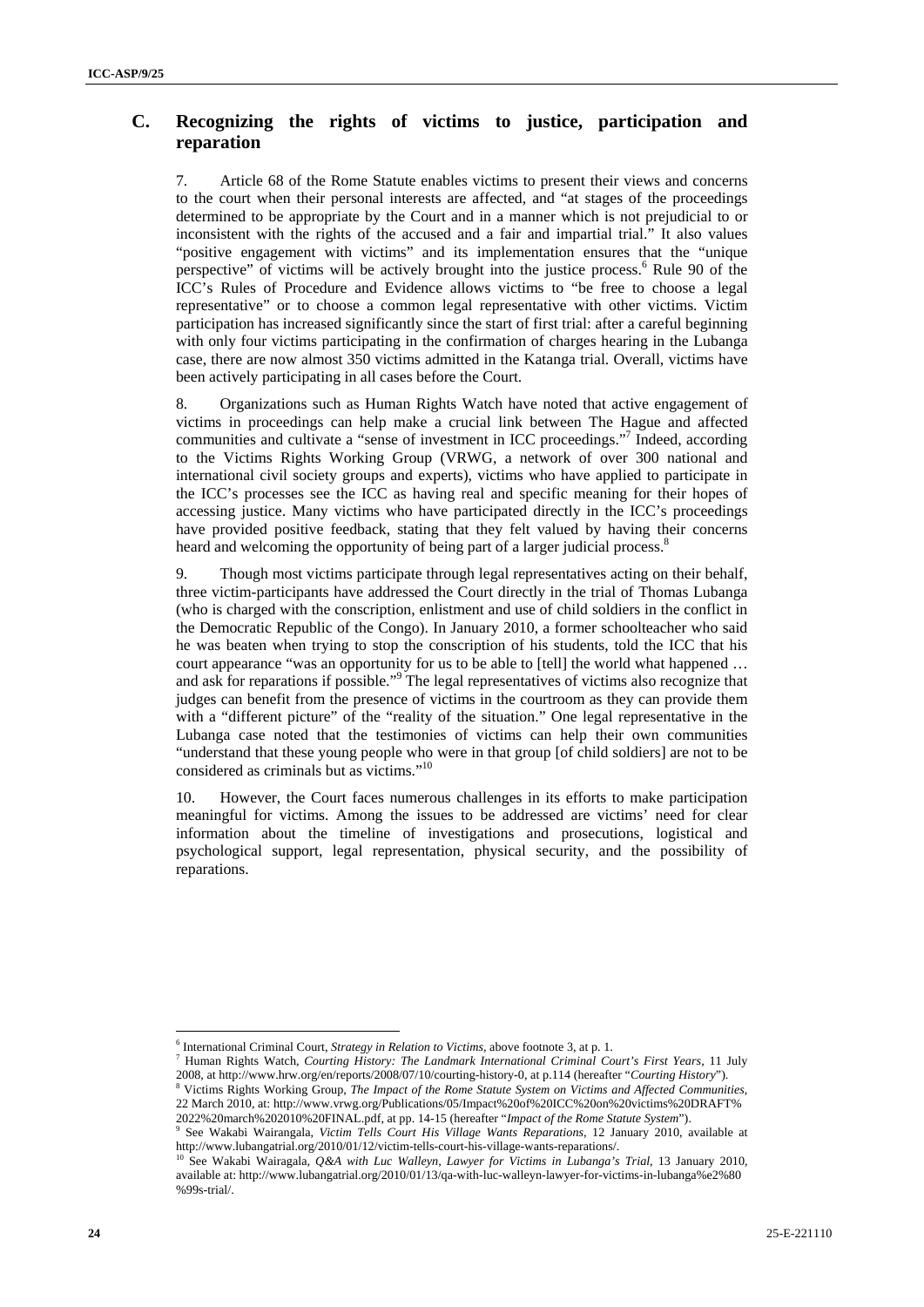11. Vulnerable populations, such as women and children (and especially survivors of sexual violence crimes), often have the least access to information about the Court because they are less likely to possess radios or attend community forums. Indeed, outreach strategies executed in partnership with local, grassroots women's organizations can help women and girls break through the social, physical, and psychological barriers that often hinder their access to the ICC.<sup>11</sup> In northern Uganda the Victims Rights Working Group has noted that the Court has implemented "excellent gender outreach" activities<sup>12</sup> and has "brought awareness of the rights to justice" to both male and female victims.<sup>13</sup>

12. Still, some victims who have chosen to participate in ICC proceedings report frustration with the application process. According to a March 2010 report by the Victims Rights Working Group, victims in the Democratic Republic of the Congo have found the process "slow" and "bureaucratic."14 Redress has highlighted the long processing time for applications for victim participation in the Democratic Republic of the Congo, leading to backlogs and diminishing access for victims. The organization noted in its November 2009 report that since 2006 "over two hundred applicants in the Democratic Republic of the Congo situation alone have been waiting" for a response to their application to participate in the proceedings.<sup>15</sup>

13. The legal representatives of victims also play an important role in promoting victim participation. This is especially true of legal representatives from situation countries, who are well placed to facilitate regular, sensitive, and culturally appropriate communication with their clients. That said, many victims lack the funds to engage legal representation<sup>16</sup> in which case they may rely on rule 90, paragraph 5, of the ICC's Rules of Procedure and Evidence which states that "a victim or a group of victims who lack the necessary means to pay for a common legal representative chosen by the Court may receive assistance from the Registry, including, as appropriate, financial assistance." The subject of legal representation and legal aid for victims has been most recently discussed by the Assembly of States Parties at its eighth session $17$  and it will be important to keep monitoring and assessing how well victims are accessing legal representation and aid in the years ahead.

14. Victim and witness protection is a critical component of the Court's work. The Rome Statute recognizes that victims and their families need privacy, psychological assistance, and safety, including protection from retaliation and intimidation, in order to give meaningful effect to victims' access to justice. Article 68 of the Rome Statute requires the Court to "take appropriate measures to protect the safety, physical and psychological well-being, dignity and privacy of victims and witnesses," while article 43 sets up a Victims and Witnesses Unit in the Registry to provide protection and support.

15. The Victims and Witnesses Unit has three levels of protection that it implements in the courtroom and in the field to protect and support victims as witnesses and participants. These include preventive measures in the field, Court-ordered measures (such as the use of pseudonyms), and a full protection program. The Unit also is developing a system of "intermediate" measures (such as shorter-term, in-country relocations or international relocations at high risk times), as well as pre-emptive ones (such as an innovative use of 20 neighborhood watch initiatives in the capital of Bangui in the Central African Republic, as well as assistance from local police forces). However, the needs are great and the Court cannot meet them alone. States could do much more to help the Court provide relocation and other protective measures to victims and witnesses.

<sup>&</sup>lt;sup>11</sup> Women's Initiatives for Gender Justice, *Report Extract: Rape and Sexual Violence Committed in Ituri, in Making a Statement,* 2nd Edition (February 2010), available at http://www.iccwomen.org/publications/articles/docs /MaS22-10web.pdf, at pp. 23-25.

<sup>&</sup>lt;sup>12</sup> Victims Rights Working Group, *Impact of the Rome Statute System*, above footnote 8, at p. 6.<br><sup>13</sup> Ibid.

<sup>&</sup>lt;sup>14</sup> Ibid., at pp. 4-6

<sup>15</sup> Redress, *Victims' Central Role in Fulfilling the ICC's Mandate*, November 2009, at: http://www.vrwg.org/Publi cations/02/ASP%208%20Paper%20FINAL%20Nov%202009.pdf at p. 4 (hereafter "*Victims' Central Role*"). 16Ibid., at p. 6.

<sup>&</sup>lt;sup>17</sup> Official Records ... Eighth session ... 2009 (ICC-ASP/8/20), vol. I, part II, resolution ICC-ASP/8/Res.3, paras. 22-26.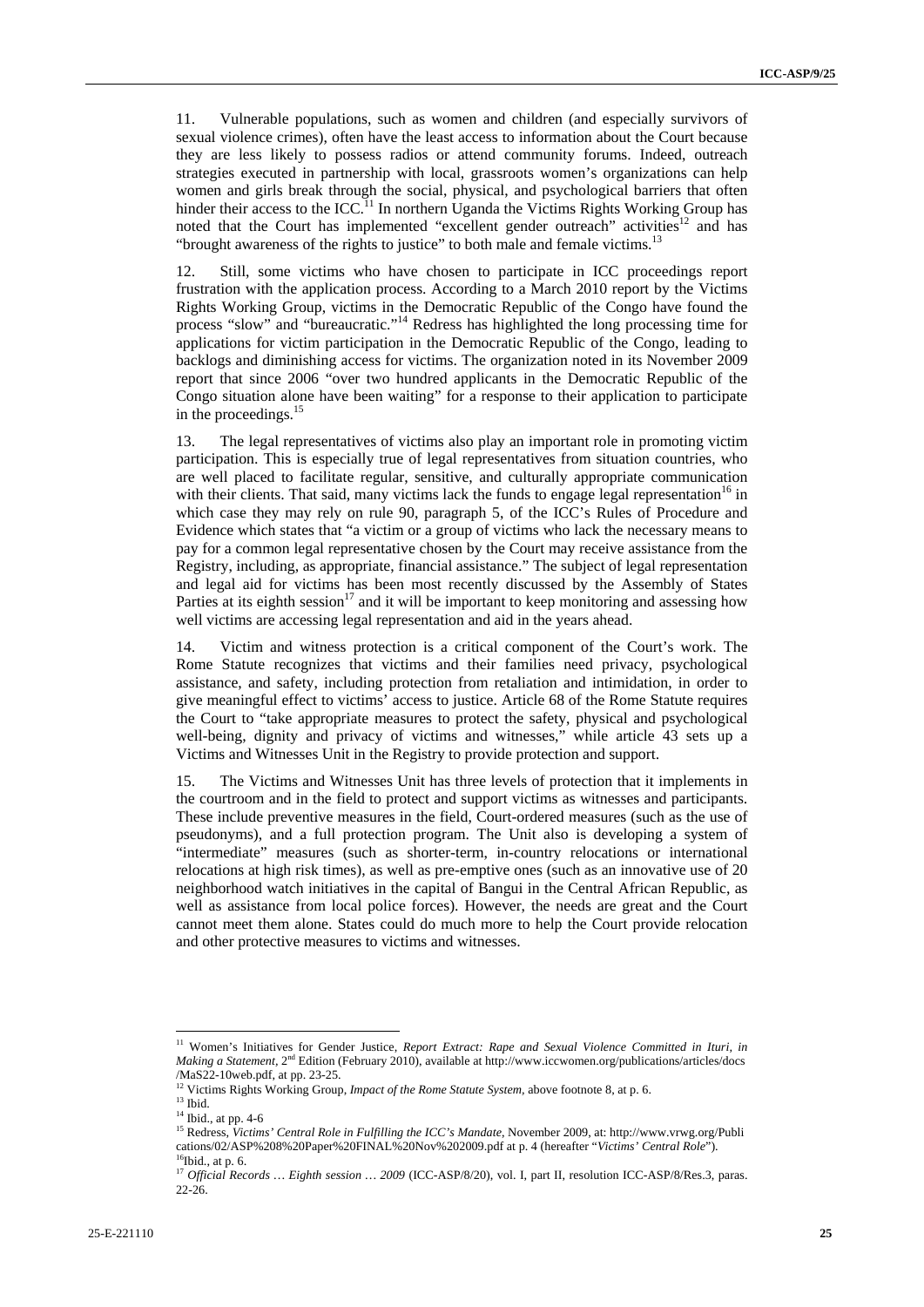16. The Court has recognized that the provision of psychosocial support for victim witnesses, particularly for vulnerable groups such as women and children, is extremely important – and is taking significant steps to provide such care. Some of these steps include having the Victims and Witnesses Unit orient victim witnesses to the lay-out of the courtroom and the proceedings, providing support from an experienced psychologist, and offering guidance to judges and parties on how to question vulnerable witnesses in a sensitive manner. In addition, the Court has addressed the issue of protection for participating victims who are not appearing as witnesses in trial proceedings. However, to date, there are no specific protection and support measures in place in situation countries tailored to the needs of victim applicants.

17. Safety issues also have emerged in relation to those who assist victims. The International Bar Association, for example, cited the instance of a Congolese legal representative against whom threats escalated when the first ICC trial started and the visibility of lawyers for victims increased.18 Similarly, civil society has raised concerns about the status of intermediaries, namely individuals or organizations that assist the various organs of the Court, who may face threats on account of such assistance. Although the ICC's basic texts do not explicitly refer to obligations to protect intermediaries, decisions of the Court over the last few years have both acknowledged the work of intermediaries (in the victim context intermediaries have been described as "essential to the proper progress of the proceedings")<sup>19</sup> and has recognized the existence of an obligation to protect "persons at risk on account of their work with the Court"<sup>20</sup> in certain circumstances. Without appropriate protection and support, fewer individuals from countries under preliminary analysis or investigation may be willing to represent or assist victims, thus undermining victims' access to the ICC's processes, as well as the Court's ability to reach out to victims and otherwise implement its mandate.

18. Finally, the Rome Statute provides for reparations. Article 75 sets out the reparations regime, and allows the Court to "make an order directly against a convicted person specifying appropriate reparations to, or in respect of, victims, including restitution, compensation and rehabilitation.'' Before making such an order, victims can make representations to the Court. Such reparation orders may be implemented by the Trust Fund for Victims as ordered by the Chamber (discussed in greater detail below).

19. The ICC has not yet had any experience with reparations – nor has the only other internationalized criminal tribunal that is enabled to provide reparations (the Extraordinary Chambers in the Courts of Cambodia) – so policies are likely to evolve over time. However, the ICC has already recognized that "every effort must be made to ensure that reparations are meaningful to victims," including consultations with victims to determine the most appropriate and effective forms of reparations. The Court has also recognized that communication about reparations awards is necessary to ensure they are as widely known as possible by victims and affected communities.<sup>21</sup> However, it is inherently impossible to repair the losses and fully alleviate the suffering caused by heinous international crimes, and outreach is needed to manage the expectation of victims and respond to their concerns.

<sup>18</sup> International Bar Association, *First Challenges: An examination of recent landmark developments at the International Criminal Court*, June 2009, available at: http://www.ibanet.org/Human\_Rights\_Institute/ICC\_Outrea ch\_Monitoring/ICC\_IBA\_Publications.aspx.

<sup>19</sup> See International Criminal Court Pre Trial Chamber I, Situation in the Democratic Republic of Congo*, Decision on the Applications for Participation Filed in Connection with the Investigation in the Democratic Republic of Congo by Applicants a/0189/06 to a/0198/06, a/0200/06 to a/0202/06, a/0204/06 to a/0208/06, a/0210/06 to a/0213/06, a/0215/06 to a/0218/06, a/0219/06, a/0223/06, a/0332/07, a/0334/07 to a/0337/07, a/0001/08, a/0030/08 and a/0031/08*, November 4, 2008, ICC-01/04-545 04-11-2008, available at http://www.icccpi.int/iccdocs/doc/doc583202.pdf, at paragraph 25.

<sup>20</sup> See, for example, International Criminal Court Trial Chamber I, Prosecutor v Thomas Lubanga Dyilo, *Decision issuing corrected and redacted versions of "Decision on the "Prosecution's Request for Non-Disclosure of the Identity of Twenty-Five Individuals providing Tu Quoque Information" of 5 December 2008"*, 2 June 2009, ICC-01/04-01/06-1924, available at: http://www.icc-cpi.int/iccdocs/doc/doc695273.pdf, at paragraph 34. 21 International Criminal Court, *Strategy in Relation to Victims,* above footnote 3, at p. 9.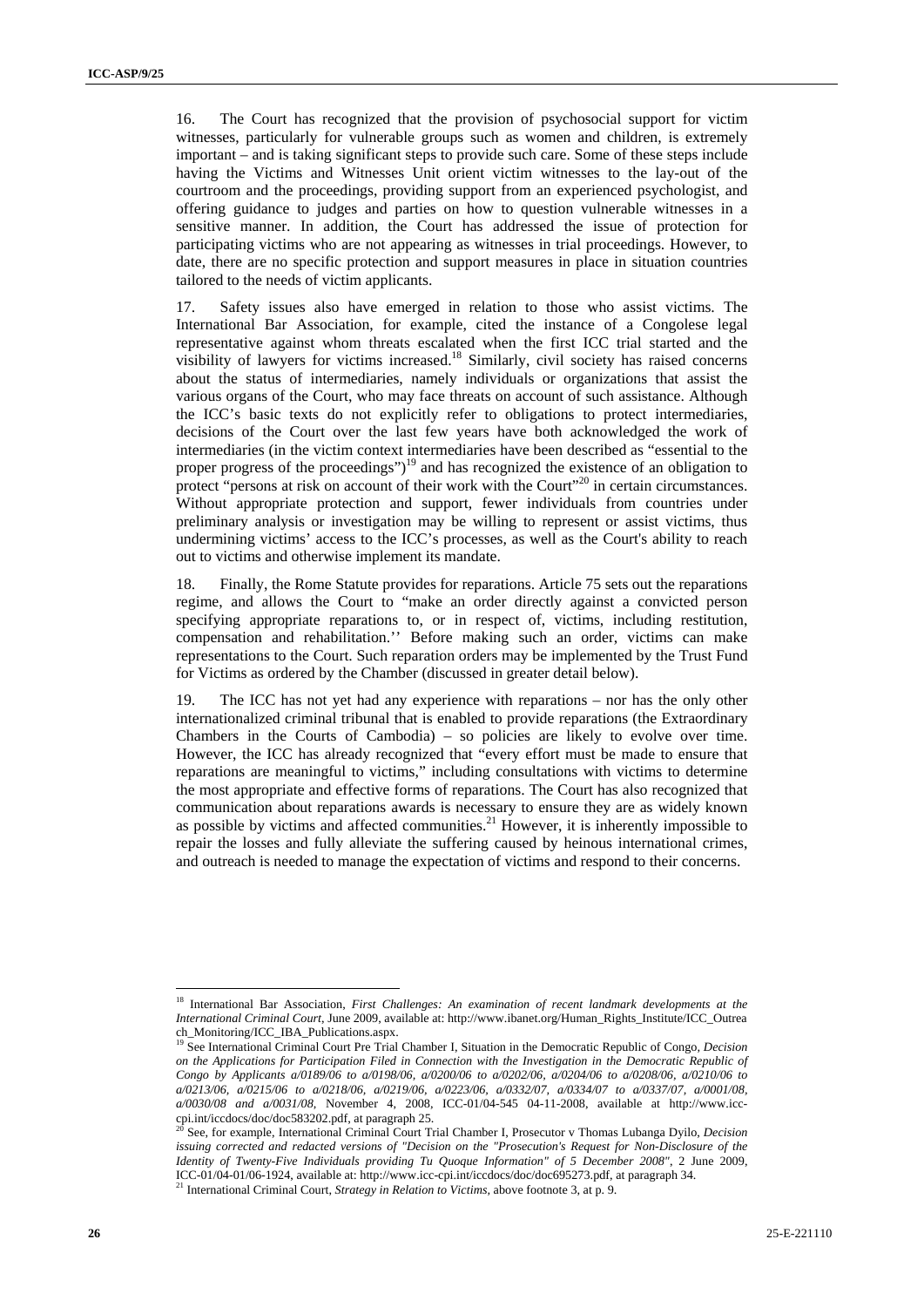20. Given the magnitude and nature of reparations that are needed, the Court's role can only be complementary to that of a national response. In this respect, the experiences of national reparation programs in several post-conflict countries could be instructive to States Parties who, in the general framework of the Rome Statute system, wish to develop material and moral compensation initiatives for victims and affected communities. For example, the Truth and Reconciliation Commission in Sierra Leone noted that the success of its proposed reparations mechanisms would be dependent upon the government's willingness to commit to long-term policy goals and a strong national budget. It also argued that a national response was needed to guarantee the sustainability, continuity, and ultimate success of the program. Further, the Commission said the reparations program did not need to compete with Sierra Leone's other important priorities, such as overcoming poverty and guaranteeing the social, economic, and cultural rights of all its inhabitants, but it could easily compliment efforts at social and economic development by improving the distribution of basic needs and services, such as education, health care, and social security, while also supporting economic development in marginalized areas of the country that were seriously affected by the conflict. $^{22}$ 

### **D. The contribution of the Trust Fund for Victims**

21. Article 79, paragraph 1, of the Rome Statute provides that "[a] Trust Fund shall be established by decision of the Assembly of States Parties for the benefit of crimes within the jurisdiction of the Court." The Trust Fund was created to perform two distinct functions:

(a) Implement court-ordered reparation awards arising from individual cases before the ICC (reparations can be funded from fines and forfeitures ordered against convicted persons,  $^{23}$  and may be supplemented by the Trust Fund's "other resources."<sup>24</sup>); and

(b) Provide physical, psychological, and material assistance to victims and their families in ICC situation countries using voluntary funding from States, organizations and individuals.25

22. Guided by the concept of "local ownership and leadership," the Trust Fund aims to breathe life into the principles of dignity, healing, rehabilitation and empowerment of victims by working with them to rebuild their lives.

23. While the Trust Fund for Victims has not yet implemented any ICC reparations orders, as no trials have been completed and therefore no case has reached the reparations phase, it has provided assistance to victims in Uganda and the Democratic Republic of the Congo since 2007. As of March 2010, the Trust Fund had launched 15 projects benefiting 26,750 direct victims in the Democratic Republic of the Congo<sup>26</sup>, and 16 projects benefiting 15,550 direct victims in northern Uganda.<sup>27</sup> Among its programs in Uganda is a project that provides medical operations and care to people whose faces and bodies have been disfigured by soldiers or rebels. Another project in the Democratic Republic of the Congo is helping to rehabilitate and reintegrate child soldiers back into their communities and provide psychosocial care and counseling to rape survivors. Since 2009, the Trust Fund has developed monitoring and evaluation tools to assess the effectiveness of its programs.<sup>28</sup>

<sup>&</sup>lt;sup>22</sup> Report and Proposals for the Implementation of Reparations in Sierra Leone, Mohamad Suma and Cristián Correa, December 2009, at: http://www.ictj.org/static/Africa/SierraLeone/ICTJ\_SL\_ReparationsRpt\_Dec2009.pdf.

<sup>&</sup>lt;sup>23</sup> See rule 98, *Rules of Procedure and Evidence*, above footnote 4.<br><sup>24</sup> See Regulation 56, Regulations of the Trust Fund for Victims, available at: http://www.icc-<br>cpi.int/iccdocs/asp\_docs/Resolutions/ICC-ASP-ASP4-Res

<sup>&</sup>lt;sup>25</sup> See rule 98, *Rules of Procedure and Evidence*, above footnote 4.<br><sup>26</sup> Recognizing Victims & Building Capacity in Transitional Societies, Spring 2010 Programme Progress Report, p.14, http://www.trustfundforvictims.org.

 $27$  Ibid., p. 19.

<sup>28</sup> Ibid., p. 4-5.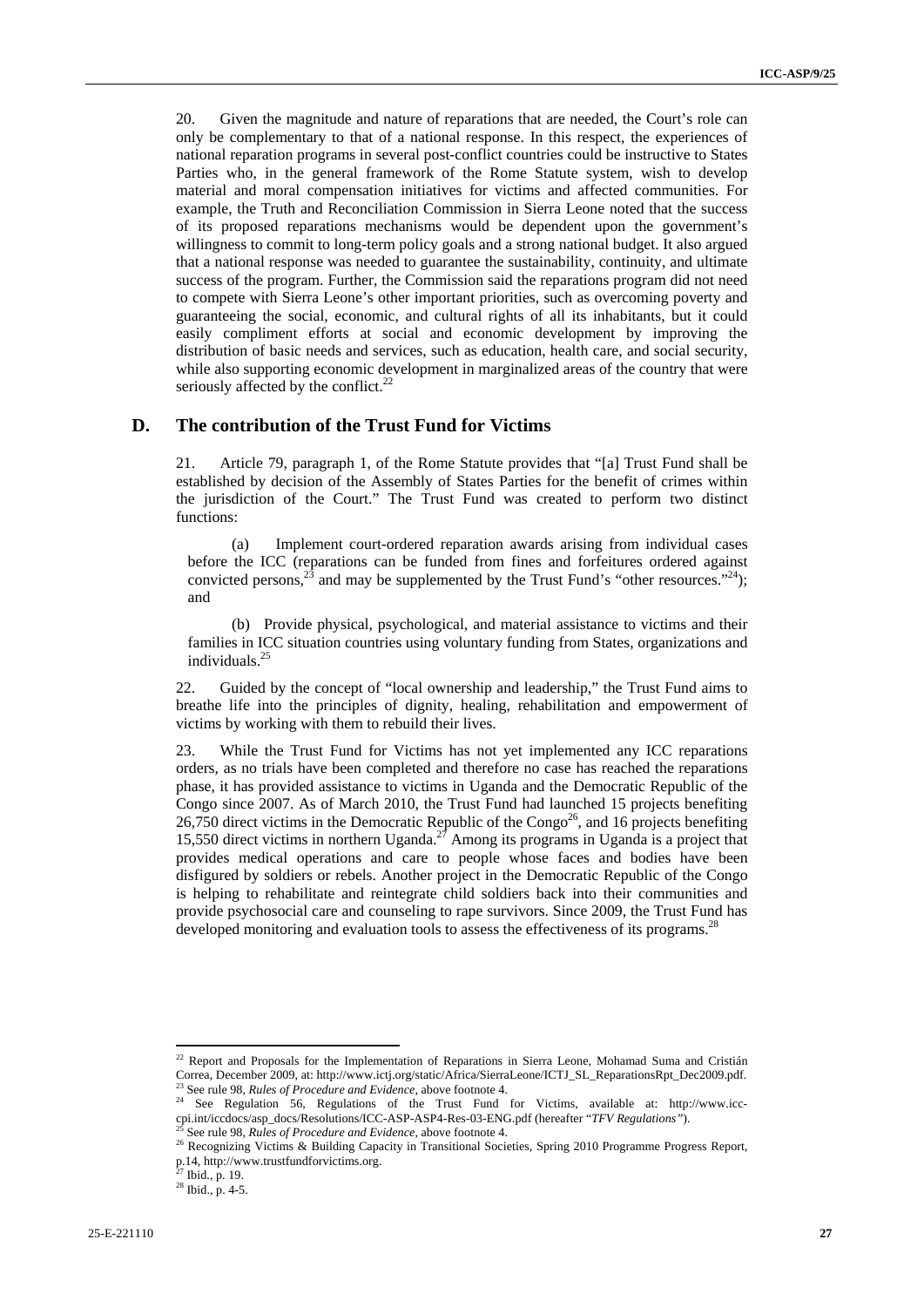24. That the Fund has been able to reach so many victims is not due to an overabundance of resources or funds. The Trust Fund's secretariat maintains six full-time staff and is guided by five pro bono board members. By March 2010, the Trust Fund had collected a cash income of  $\epsilon$ 5.65 million since 2002, when the Rome Statute came into force. Of that,  $\epsilon$ 3.78 million were allocated to general assistance projects in the Democratic Republic of the Congo and Uganda. In October 2009, the Trust Fund also applied to the ICC to start projects in the Central African Republic in  $2010^{29}$  and an additional  $600,000$ for potential projects in the Central African Republic is earmarked from the remaining €1.87 million. The need to attract more funding is quite clear, if the Trust Fund is to conduct successfully its mandate, also in view of future reparations.

25. As the Trust Fund for Victims enters its fourth year of active field operations, it faces enormous challenges including increasing its visibility while at the same time managing the high expectations of victims who hope to benefit from future reparations and the Fund's general assistance activities. In general, a large number of potential beneficiaries remain unaware of the role of the Fund. $30$  And although the Trust Fund has launched a specific appeal for victims of sexual and gender-based violence, its potential to help those survivors has not yet been fully realized.

26. In those situation countries where the Trust Fund has been active, many victim groups seem pleased with its work. According to a January 2010 survey by the Victim Rights Working Group, victims groups whose members had benefited from Trust Fund assistance noted that the Fund's activities had created "hope, trust, confidence and a sense of belonging by the victims." Still, other groups were disappointed that they had been unable to access the Fund's programs and questioned the selection process for beneficiaries. Redress also has expressed concern that Congolese victims lack information about how to apply for reparations (separate from that required to apply to participate in ICC proceedings) and often are confused about the type of reparations that may be awarded (e.g. collective, as opposed to individual). $31$ 

### **E. The role of outreach**

27. For many survivors of mass violence, acquiring information about the ICC – let alone access to it – can be a tremendous challenge. The barriers they face are many, and often difficult to surmount. The main barrier is simply a lack of knowledge about the existence of the ICC or a lack of awareness about what it is and how it works. In addition, some victims may find it too psychologically or emotionally painful to follow the progress of trials, or are simply not interested in pursuing justice. Others will confront logistical obstacles including the sheer geographical divide between the Court and affected communities, a multiplicity of languages, poor systems of communication, and lack of access to unbiased and accurate information about the Court. There may be a lack of understanding about judicial processes in general, or an attribution to international judicial institutions of the perceived faults of national judicial systems, such as lengthy proceedings, corruption or a lack of due process. Lastly, communities can become polarized in the wake of war and mass violence and victims may fear for their personal security if they try to make contact with the Court.

 $^{29}$  Under the TFV's Regulation 50, the Fund's Board members must notify the relevant ICC chamber of its proposed activities in a situation country when it considers it necessary "to provide physical or psychological rehabilitation or material support for the benefit of victims and their families." 30 FIDH Position Paper no. 13, *Recommendations to the Assembly of States Parties*, *The Hague, November 14-22,* 

*<sup>2008</sup>*, http://www.fidh.org/IMG/pdf/FIDHPositionPaperASP7\_Nov2008.pdf, p. 12-13; FIDH *Position Paper no. 14, Recommendations to the Assembly of States Parties, The Hague, November 18-28. 2009,* http://www.fidh.org/IMG/pdf/ASP532ang.pdf, p. 12-13. 31 Redress, *Victims' Central Role,* above footnote 15.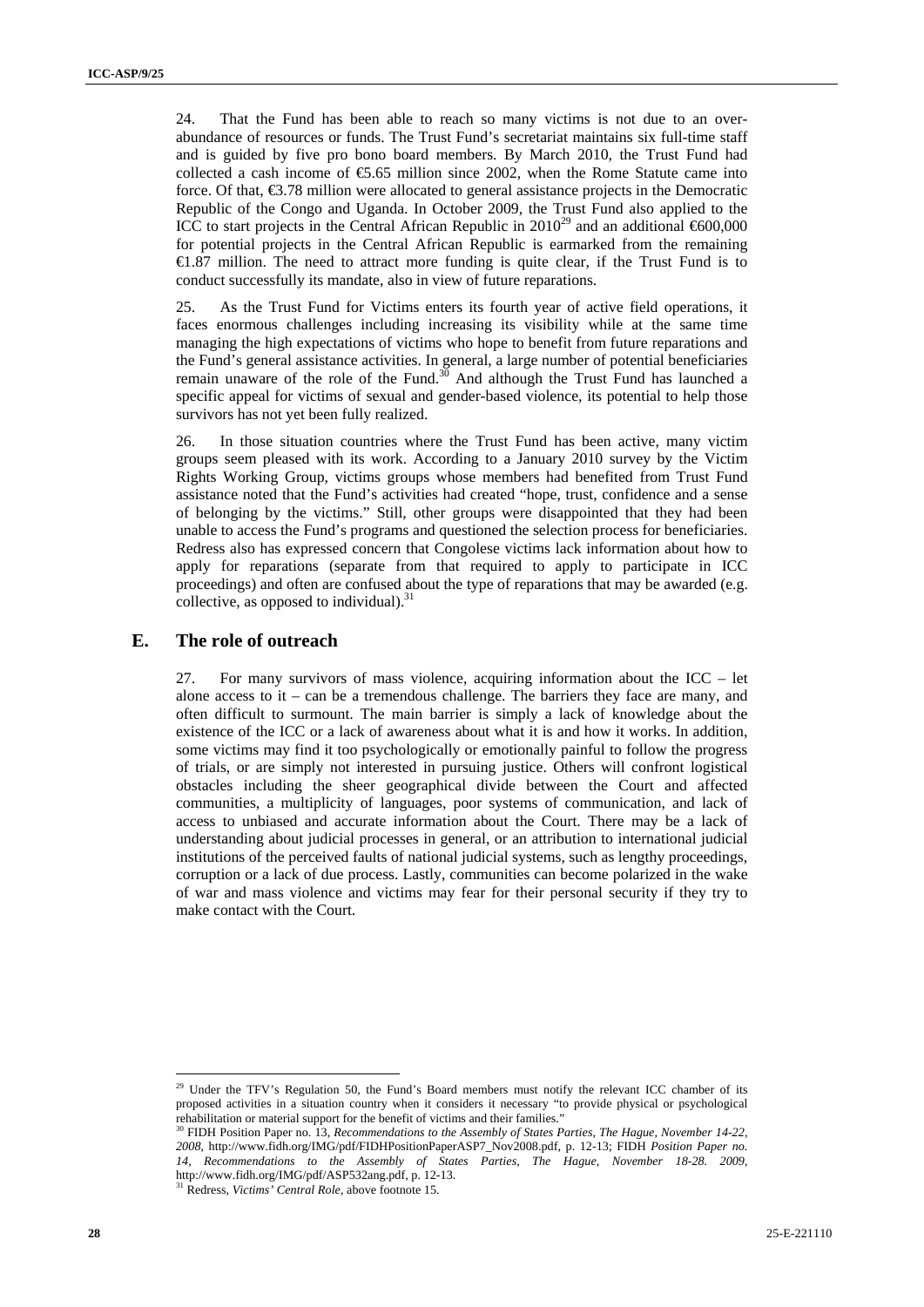28. Despite these challenges, the Court recognizes that access to justice is fundamental for victims to realize their right to a remedy. The ICC views outreach as a process for "establishing sustainable, two-way communication between the Court and communities affected by situations that are the subject of investigations or proceedings. It aims to provide information, promote understanding and support for the Court's work, and to provide access to judicial proceedings."32

29. To accomplish these goals, the ICC has created an infrastructure to facilitate communication with victims and provide access to its mechanisms for justice and reparations. It has tried to inform affected populations about legal developments at the ICC and its limitations and receive feedback from victims and affected communities about their justice needs and expectations for the Court. Civil society has recognized that the Court's outreach and communications efforts are vital for "facilitating participation and legal representation of victims in the proceedings; explaining due process rights; [and] facilitating redress for affected communities."<sup>33</sup>

30. The ICC has identified victims who may be entitled to participate in proceedings or receive reparations as a key target of its outreach activities and continues to develop strategies specifically to reach them, communicate their rights, and provide up-to-date information about ICC decisions. $34$  It also has acknowledged that if "the rights of victims are to be effective, victims must first be aware of their right to participate so that they can take informed decisions about whether and how to exercise it, and must be assisted to apply to participate throughout if they wish to do so." The Court faces significant challenges in this effort: first, to reach the victims themselves, and second, to provide accurate and relevant information.

31. In response to these challenges, the ICC has systematically been increasing both the quality and scope of its outreach efforts with affected communities. In 2009 alone, field teams held a total of 365 interactive sessions involving 39,665 people in situation-related countries during the year. Potentially, a further 34 million people were regularly offered information about the ICC through local radio and television programs.<sup>35</sup> An outreach audiovisual team produced several programs including "ICC at a Glance" with summaries of the Court's proceedings; "News from the Court," presenting other events at the ICC; and "Ask the Court," a series in which senior ICC officials answer questions from participants during outreach activities and events in the field. Such progress notwithstanding, the Outreach Unit acknowledges that "a lot more needs to be done to increase the Court's visibility within the affected communities."36

32. Some victims who have been reached by the ICC's outreach programs have welcomed the effort to keep them informed. According to the Victims Rights Working Group, victims in South Kivu in the eastern Democratic Republic of the Congo have indicated that "visits of the delegates of the ICC for outreach and sensitization have been reassuring." In Uganda, victims have said that "the existence of the ICC has brought awareness of the rights to justice, and that many victims have knowledge about the ICC, its role, and its strength."37 Still, reaching victims, particularly in rural and remote areas, often is a difficult task. Redress lamented in November 2009 that "[t]he majority of victims of the crimes being prosecuted by the Court, particularly women and girls, are still unaware of the Court's proceedings."38

<sup>32</sup> International Criminal Court, *Integrated Strategy for External Relations, Public Information and Outreach*, at: http://www.icc-cpi.int/NR/rdonlyres/425E80BA-1EBC-4423-85C6-D4F2B93C7506/185049/<br>ICCPIDSWBOR0307070402\_IS\_En.pdf (hereafter "Integrated Strategy").

<sup>&</sup>lt;sup>33</sup> Coalition for the International Criminal Court, *Report on the Eighth Session of the Assembly of States Parties to the Rome Statute*, January 2010, available at: http://www.coalitionfortheicc.org/documents/CICC\_-\_ASP\_8\_Repor t.pdf, p. 27.

<sup>&</sup>lt;sup>34</sup> International Criminal Court, *Strategy in Relation to Victims*, above footnote 3, at p. 4.<br><sup>35</sup> See 'Executive Summary,' International Criminal Court, *Outreach Report 2009*, at http://www.icccpi.int/NR/rdonlyres/8A3D8107-5421-4238-AA64-D5AB32D33247/281271/OR\_2009\_ENG\_web.pdf, at pp. 1-4. 36 Ibid., at p. 19.

<sup>37</sup> Victims Rights Working Group, *Impact of the Rome Statute System,* above footnote 8, at p. 6. 38 Redress, *Victims' Central Role,* above footnote 15, at p. 3.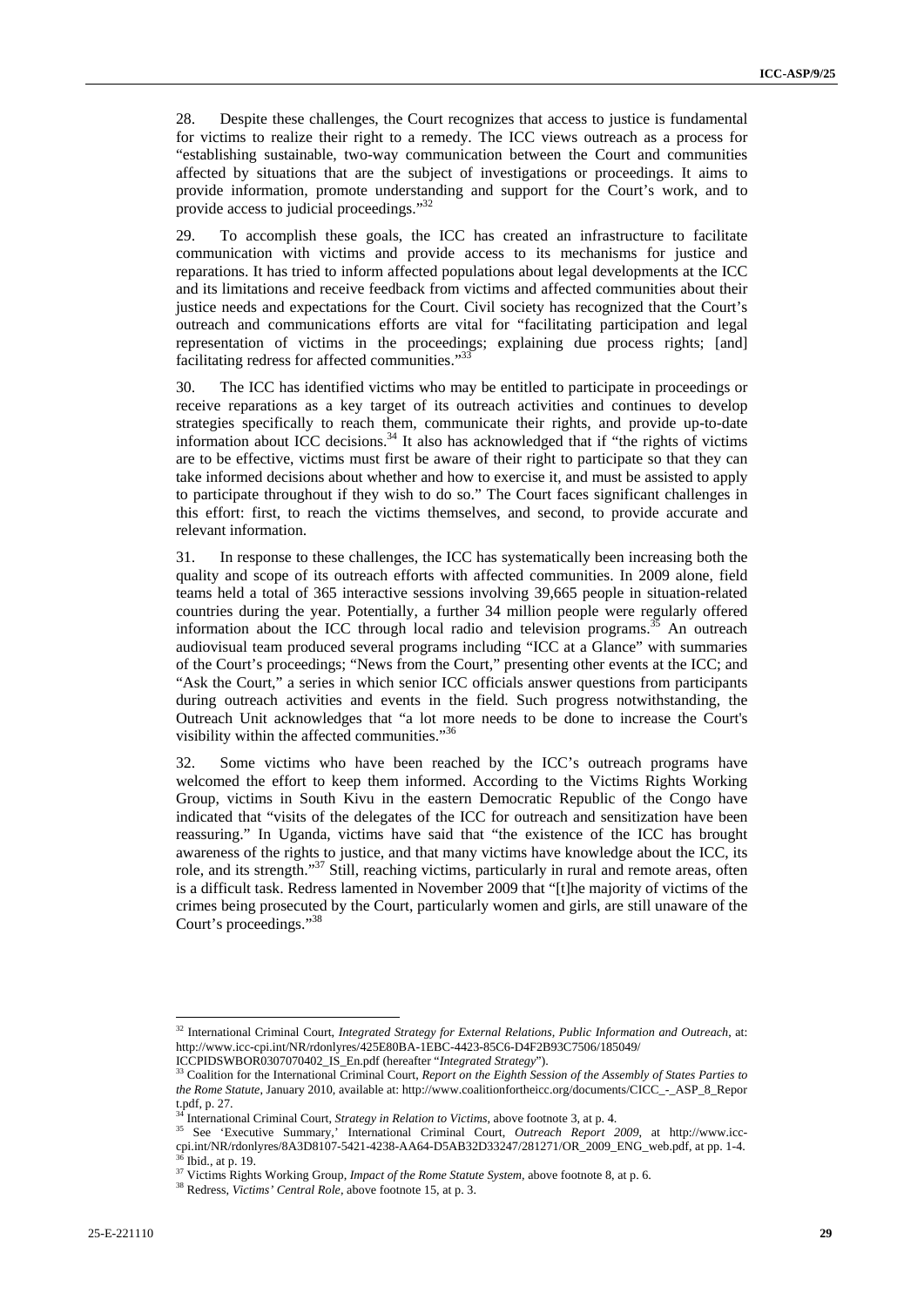33. Meeting the challenge of the variety of information needs also has been difficult. The Court has recognized that not all victims need or want the same type of information – but as Human Rights Watch has noted, the ICC must still be ready to respond to the variety of information needs of victims. As Redress highlighted in November 2009, "[t]oo many victims are still reporting that they do not know how to get in touch with the Court, or that the representatives that conduct outreach are unable to respond to more specific questions about victim participation or the Prosecutor's strategy."39 This is heightened in the case of vulnerable populations, such as children and women, who often face more challenges in receiving information and making their views known.

34. Surveys and research by nongovernmental organizations suggest that the ICC's outreach initiatives have been welcomed and are gradually improving awareness and perceptions of the Court in some communities. A population-based survey conducted in northern Uganda in 2007 found that around 60 percent of respondents knew of the ICC, a significant increase from two years earlier, when only 27 percent had heard of the court.<sup>40</sup> That said, the depth of their knowledge about the Court was fair to poor and only 2 percent of respondents knew how to access the Court. Results of a Victims Rights Working Group questionnaire distributed to victims groups in January 2010 found that the impact of the ICC was "highly dependant on whether communities have been specifically targeted for outreach activities." Areas where outreach activities had taken place saw "an increased knowledge among victims and affected communities about the ICC and its mandate."<sup>41</sup> Civil society have also encouraged the Court to make itself more visible to affected communities, including through making its field presence more accessible,  $42$  ensuring high level officials regularly travel to and engage with affected populations<sup>43</sup>, and holding *in situ* hearings in situation countries<sup>44</sup>.

### **F. Conclusion**

35. By engaging victims in trial proceedings, reparation programs, and outreach activities, the Court not only acknowledges and recognizes their suffering and losses, it also helps to make proceedings in The Hague more relevant to communities affected by mass violence. Indeed, if done in a meaningful and consultative way, formal recognition of victims, coupled with effective outreach programs, can help cultivate a sense of local ownership of ICC proceedings and lay the groundwork for greater acceptance of facts established by the Court's judgments. Such efforts can also help reduce the likelihood of future conflict and strengthen a tenuous peace. A further indirect impact can be the empowerment of victims as active members in the rebuilding of their war-torn societies, recognizing them as subjects – and not merely as objects – in the process. Since victims are the main beneficiaries of justice, the Court also can benefit from the perspectives of victims, not only in the conduct of judicial proceedings but also in the development of institutional policies.

36. As States Parties contemplate the stock-taking item on the impact of the Rome Statute on victims and affected communities at the Review Conference, they may wish to consider the Court's achievements and challenges presented in this discussion paper. For ease of reference, the key findings regarding challenges for the Court and States Parties, as appropriate, are listed below:

 $39$  Ibid.

<sup>40</sup> Phuong Pham, Patrick Vinck, Eric Stover, Andrew Moss, Marieke Wierda, and Richard Bailey, *When the War Ends: A Population-based Survey on Attitudes about Peace, Justice, and Social Reconstruction in Northern Uganda*, December 2007, p. 5. The survey was conducted under the auspices of the Human Rights Center of the University of California, Berkeley, Payson Center for International Development, and the International Center for Transitional Justice.<br><sup>41</sup> Victims' Rights Working Group, *Impact of the Rome Statute System*, above footnote 8, at pp. 6-8.

<sup>41</sup> Victims' Rights Working Group, *Impact of the Rome Statute System,* above footnote 8, at pp. 6-8. 42 See for example, No Peace Without Justice, *The International Criminal Court Field Presence*, November 2009, at: http://www.npwj.org/sites/default/files/documents/File/Field%20Operations%20Paper%20No vember%202009.pdf<br><sup>43</sup> See, for example, Human Rights Watch, *Courting History*, above footnote 8, at p. 114.

<sup>&</sup>lt;sup>43</sup> See, for example, Human Rights Watch, *Courting History*, above footnote 8, at p. 114. See also article 3, <sup>44</sup> See, for example, Human Rights Watch, *Courting History*, above footnote 8, at p. 114. See also article 3 paragraph 3, of the Rome Statute, which provides: "The Court may sit elsewhere, whenever it considers it desirable, as provided in this Statute."